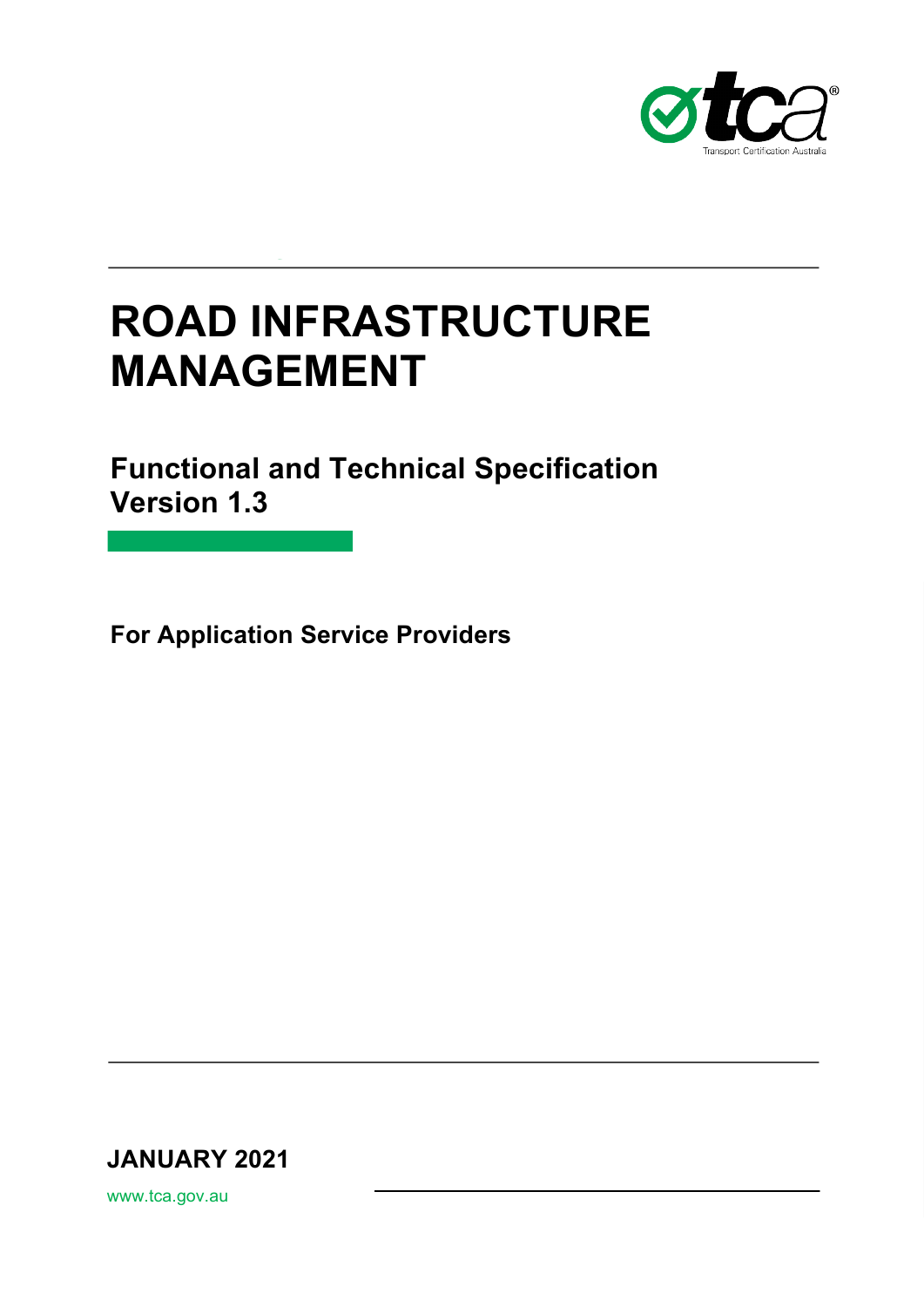

© Transport Certification Australia Limited 2021.

This document has been published by Transport Certification Australia Limited.

This document is copyright. Apart from any use as permitted under the Copyright Act 1968, no part may be reproduced by any person or process without the prior written permission of Transport Certification Australia Limited.

Transport Certification Australia Ltd **T** +61 3 8601 4600

**F** +61 3 8601 4611 **E** tca@tca.gov.au **W** www.tca.gov.au

ABN 83 113 379 936



Document Details

Title Road Infrastructure Management Functional and Technical Specification Document Number TCA-S13<br>Version 1.3 Version<br>Version Date Version Date January 2021<br>Printing Instructions Double sided, Double sided, colour

#### **Document History**

| Version | Date           | Description                                                                                                                                                       |
|---------|----------------|-------------------------------------------------------------------------------------------------------------------------------------------------------------------|
| 1.0     | November 2018  | First version.                                                                                                                                                    |
| 1.1     | July 2019      | Converted to structure and content for a functional and technical specification, along with full revision of requirements for<br>a Level 1 Assurance application. |
| 1.2     | September 2019 | Updated terms 'User' to 'Operator', and 'Producer' to 'Authority' Added Speed as an optional field in a position record.                                          |
| 1.3     | January 2021   | Updated definition of telematics device. Added GDA2020 and WGS84 as additional allowed spatial reference system<br>datums.                                        |

Transport Certification Australia Limited believes this publication to be correct at time of printing and does not accept responsibility for any consequences arising from the use of information herein. Readers should rely on their own skills and judgment to apply information to particular issues.

TCA™, Transport Certification Australia™, National Telematics Framework™, TCA Certified™, TCA Type-Approved™, Intelligent Access Program™, IAP®, IAP Service Provider™, IAP-SP™, In-Vehicle Unit™, IVU™, On-Board Mass™, OBM™, Telematics Monitoring Application™, TMA™, Road Infrastructure Management ™, RIM™, Intelligent Mass Monitoring™, IMM™, Intelligent Mass Assessment™, IMA™, Intelligent Location Monitoring™ and ILM™ are trademarks of Transport Certification Australia Limited.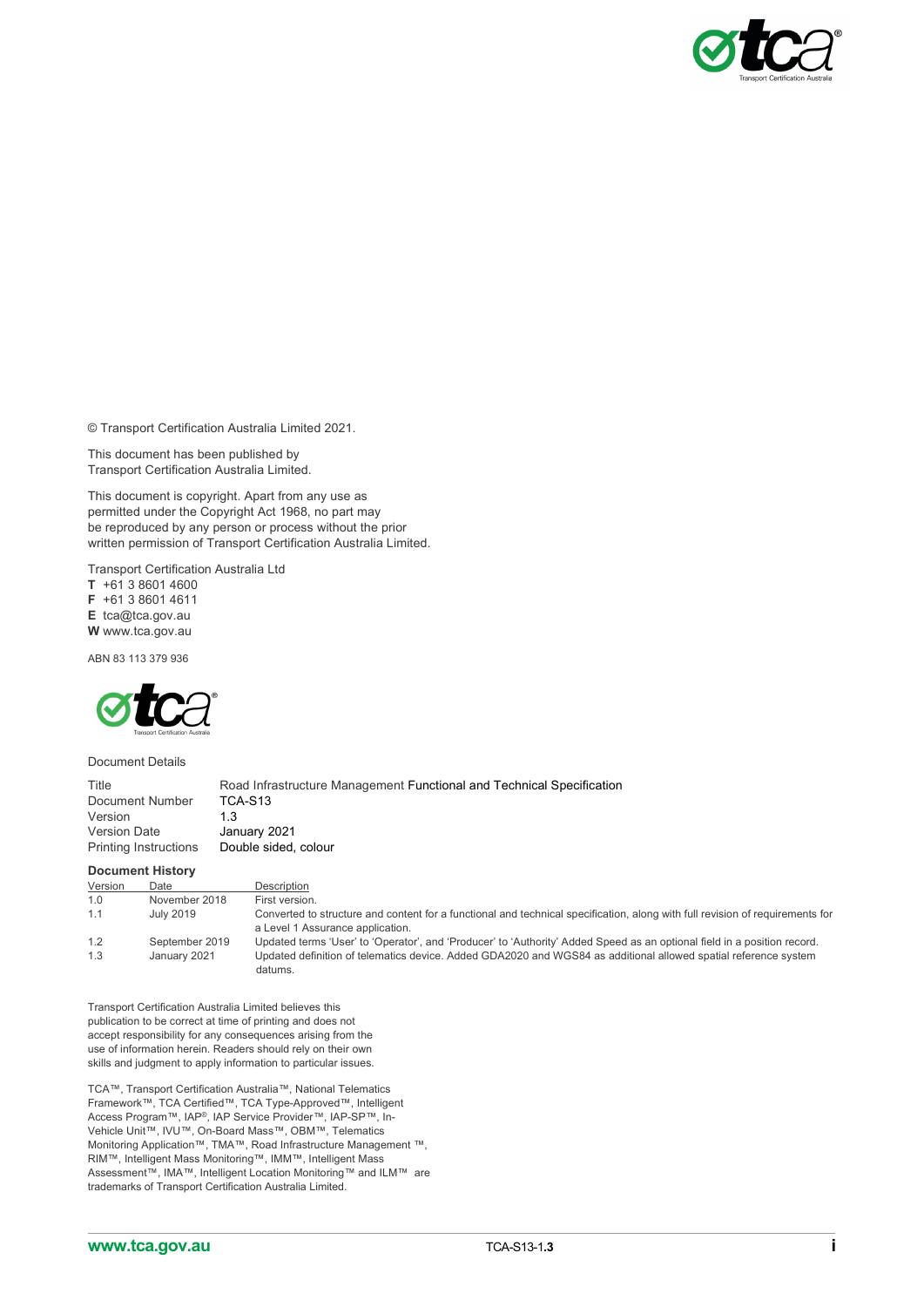

# **ABOUT US**

Transport Certification Australia (TCA) is a national organisation that provides assurance services relating to transport technologies and data to enable improved public purpose outcomes from road transport.

Priority outcome areas enabled by TCA services include improved road safety, transport efficiency, freight productivity, asset management and sustainability.

Key aspects of TCA include:

- An independent not-for-profit entity, with government oversight
- Administration of the National Telematics Framework, including its rules, specifications, agreements, digital infrastructure and other supporting services
- Assurance services that support but are appropriately separated from regulators, policy makers and enforcement activities, and underpin telematics applications and associated information and data services
- Advice that is based on evidence and a deep subject matter knowledge
- Trusted partner to both government and industry stakeholders, enabling a nationally consistent open market, with services covering all road vehicle types and associated digital infrastructure.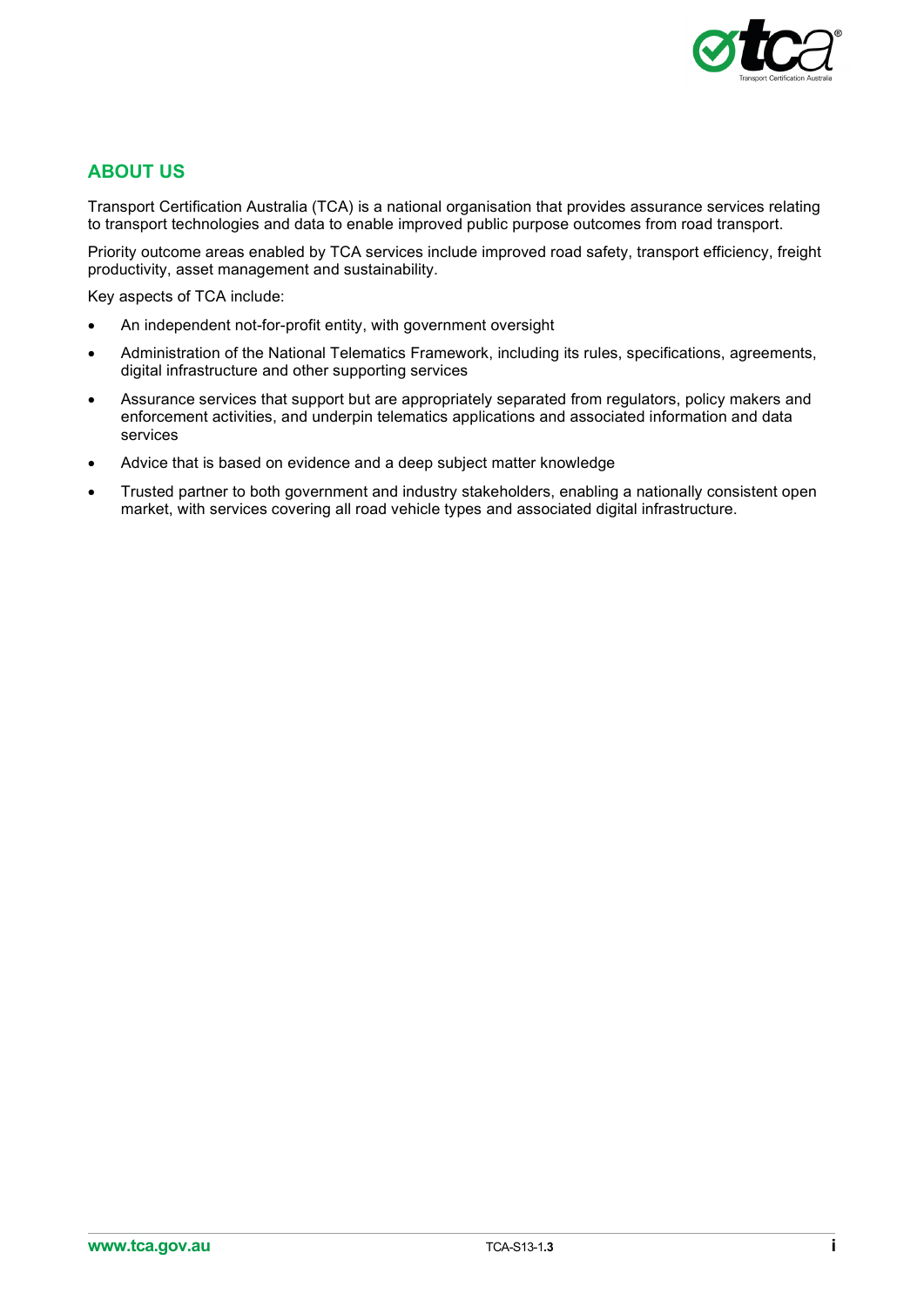

# **Contents**

| 1              |            |  |  |
|----------------|------------|--|--|
|                | 1.1        |  |  |
|                | 1.2        |  |  |
|                | 1.3        |  |  |
|                | 1.4        |  |  |
|                | 1.5        |  |  |
| $\overline{2}$ |            |  |  |
|                | 2.1        |  |  |
|                | 2.2        |  |  |
|                | 2.3        |  |  |
|                | 2.4        |  |  |
|                | 2.5        |  |  |
| 3              |            |  |  |
| 4              |            |  |  |
|                | 4.1        |  |  |
|                | 4.2        |  |  |
|                |            |  |  |
|                | A.1        |  |  |
|                | A.2        |  |  |
|                | A.3        |  |  |
|                | A.4        |  |  |
| 5              |            |  |  |
|                | 5.1        |  |  |
|                | 5.2        |  |  |
|                | <b>B.</b>  |  |  |
|                | B.1        |  |  |
|                |            |  |  |
|                | B.2        |  |  |
|                |            |  |  |
|                | B.3        |  |  |
|                | B.4        |  |  |
|                | B.5        |  |  |
|                |            |  |  |
|                | B.6        |  |  |
|                |            |  |  |
|                | B.7        |  |  |
|                |            |  |  |
|                | B.8        |  |  |
|                | <b>B.9</b> |  |  |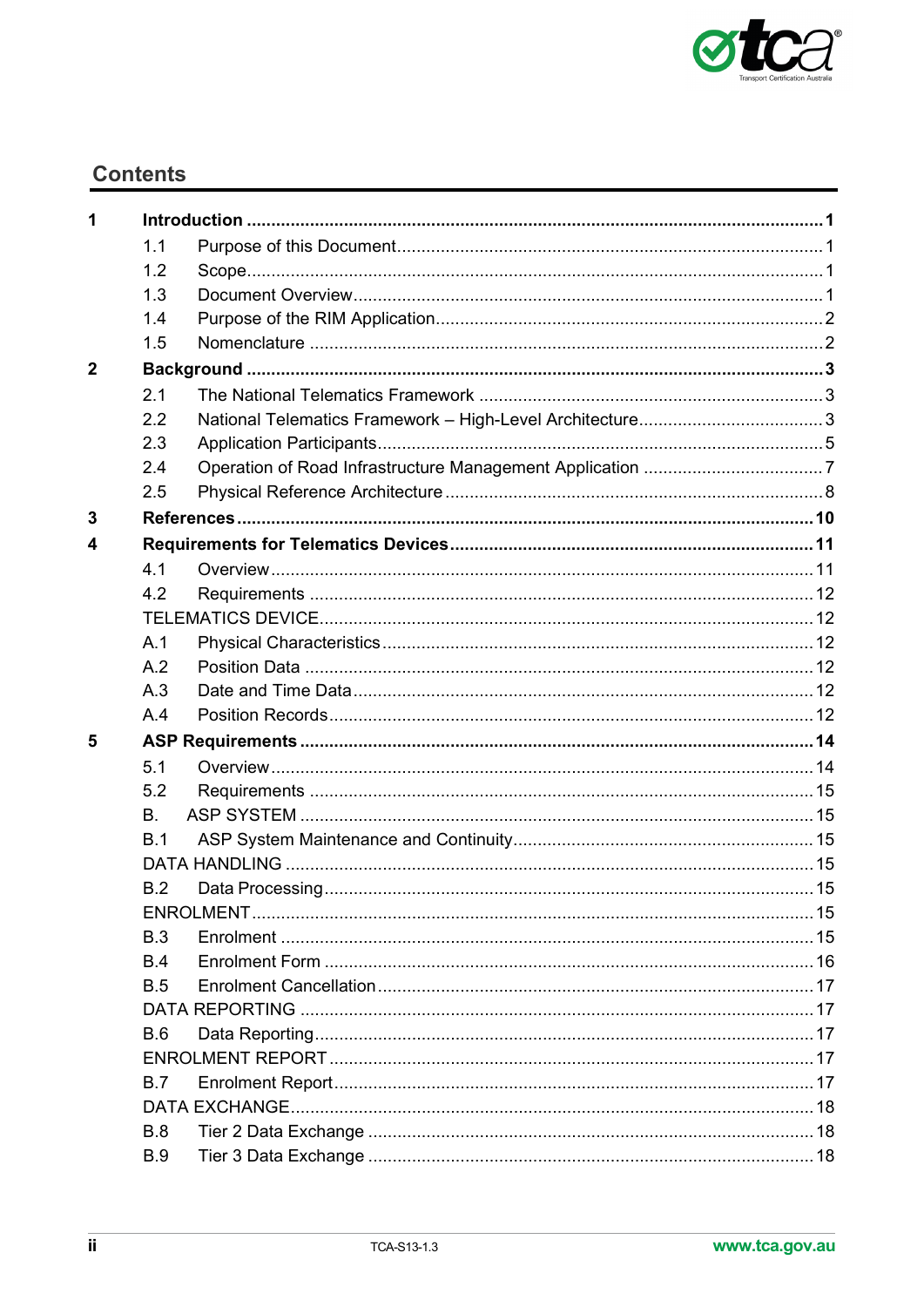

# **FIGURES**

| <b>TABLES</b>     |       |
|-------------------|-------|
| <b>APPENDICES</b> |       |
| <b>Appendix A</b> |       |
|                   | $B-1$ |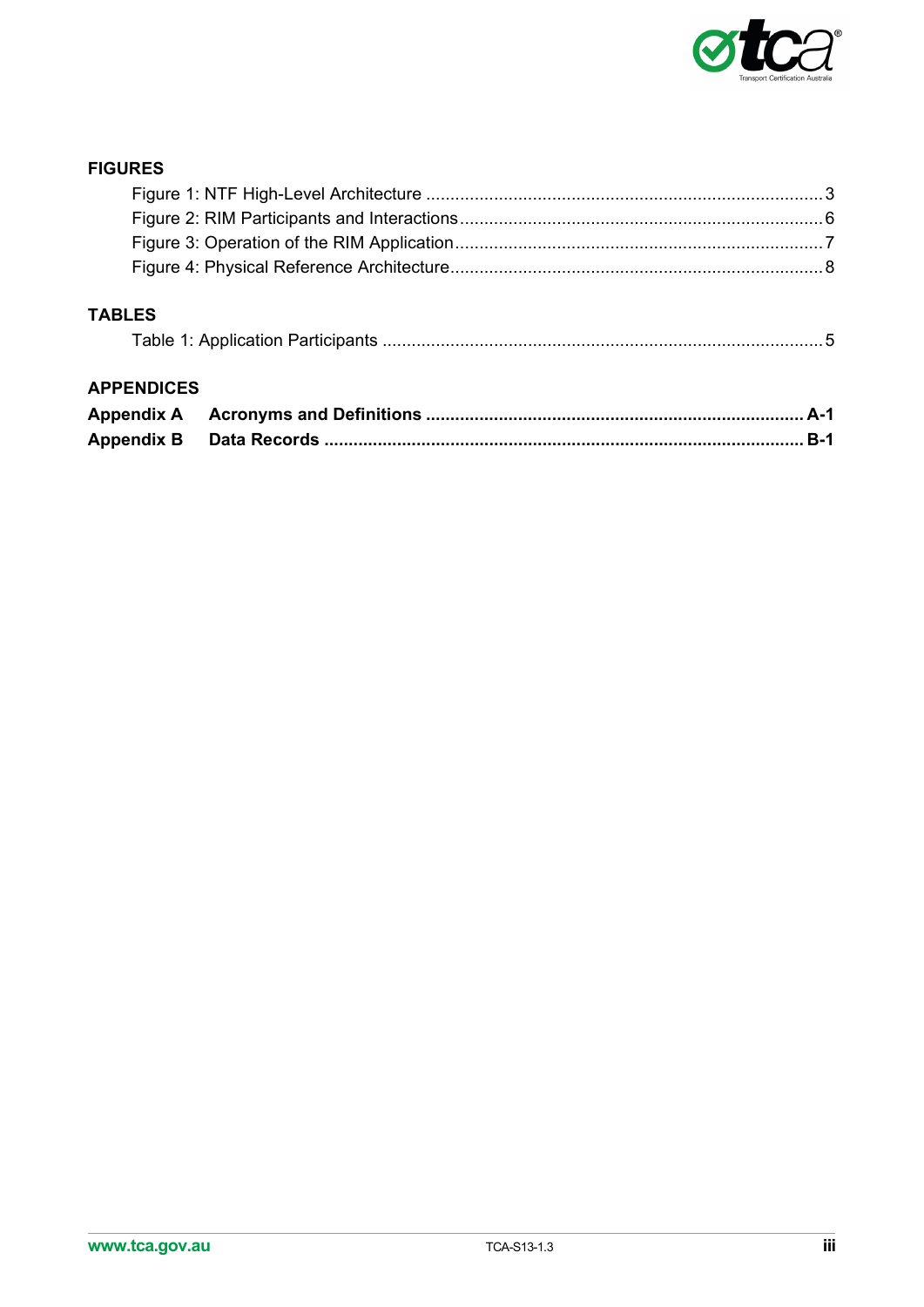

# <span id="page-5-0"></span>**1 INTRODUCTION**

### <span id="page-5-1"></span>**1.1 Purpose of this Document**

- 1.1.1 This document describes the functional and technical requirements of the Road Infrastructure Management (RIM) application operating within the National Telematics Framework (NTF). The NTF is a digital business platform for the use of telematics and related intelligent technologies, to underpin reforms, policies and industry-sought outcomes.
- 1.1.2 The RIM application enables the collection of telematics data from monitored vehicles, including identity, location and time.
- 1.1.3 This document describes obligations of parties associated with the RIM application, particularly where these obligations relate to interacting with the Application Service Provider (ASP).
- 1.1.4 The use of this document is linked to *Telematics Business-to-Business Data Exchange Functional and Technical Specification.*

### <span id="page-5-2"></span>**1.2 Scope**

- 1.2.1 This document describes the following RIM requirements:
	- requirements that shall be met by applicants intending to provide telematics devices for usage within the RIM application; and
	- requirements that shall be met by ASPs intending to provide RIM application services.

#### <span id="page-5-3"></span>**1.3 Document Overview**

- 1.3.1 The philosophy guiding the formation and application of this specification has been to focus on required outcomes without being overly prescriptive or solution-oriented.
- 1.3.2 The specification commences with this Introduction (Section 1), followed by Background (Section 2).
- 1.3.3 Documents referenced in this specification are listed at Section 3.
- 1.3.4 Sections 4 and 5 describe the requirements for:
	- telematics devices; and
	- ASP<sub>s</sub>
- 1.3.5 Section 4 contains the requirements for telematics device usage within the RIM application. Requirements in this section are referred to as Part A and are prefixed by an 'A' (e.g. A.1.5).
- 1.3.6 Section 5 contains the requirements for an ASP to provide RIM application services. Requirements in this section are referred to as Part B and are prefixed by a 'B' (e.g. B.12.5).
- 1.3.7 In fulfilling the functional and technical requirements of an ASP intending to provide the RIM application, the ASP must meet requirements of Parts A and B.
- 1.3.8 The specification includes the following appendices:
	- Appendix A: Acronyms and Definitions; and
	- Appendix B: Record Formats.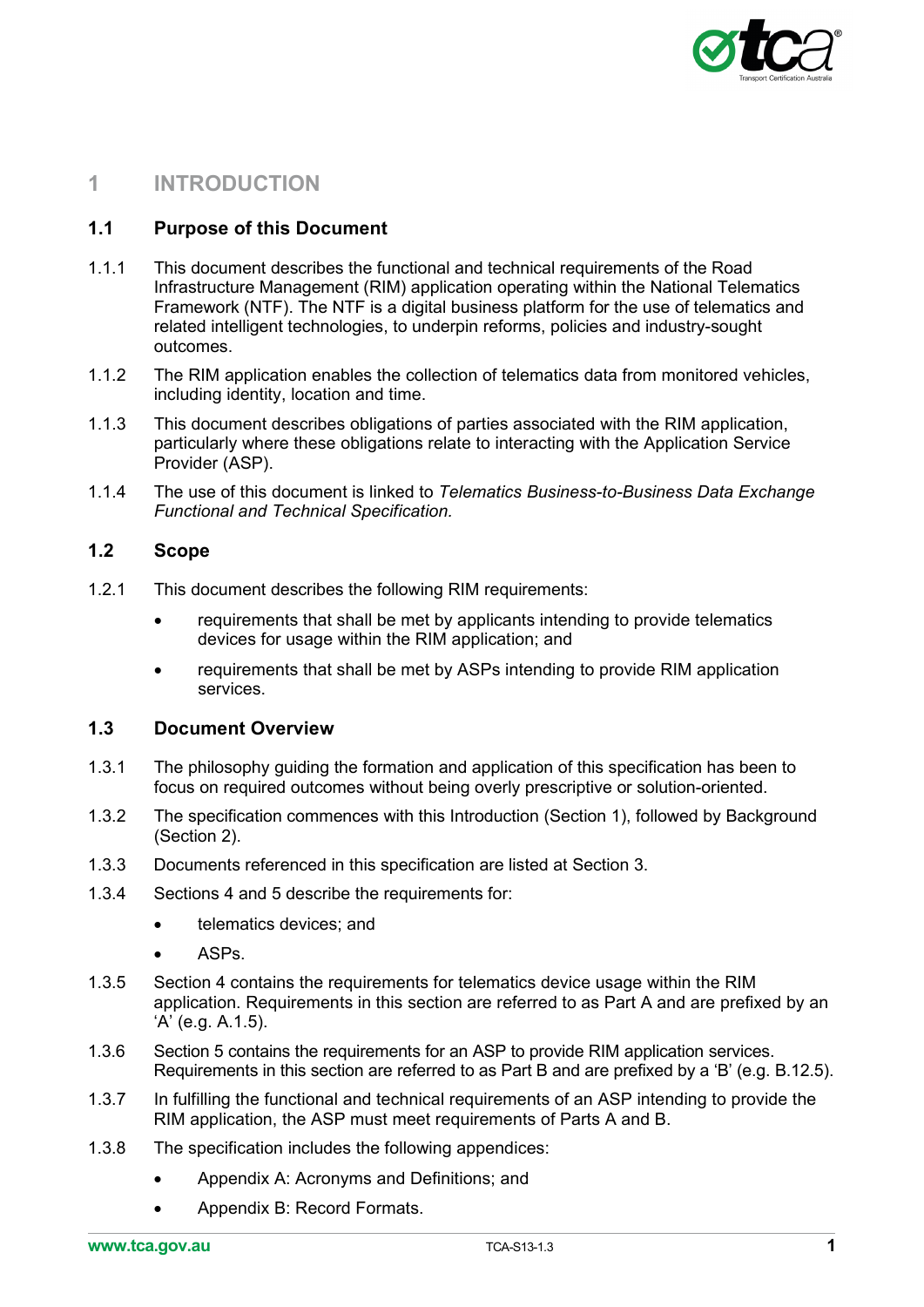

# <span id="page-6-0"></span>**1.4 Purpose of the RIM Application**

- 1.4.1 The RIM application provides road managers with access to road asset utilisation data for asset planning and network management.
- 1.4.2 Used in conjunction with the Telematics Analytics Platform (TAP), RIM provides mechanisms to generate reports containing data collected from vehicles fitted with a telematics device. The provision of such reports offers insights into the use of specific road infrastructure assets, which may not be currently available through other means.
- 1.4.3 RIM leverages capabilities provided by the NTF, tailored to meet the needs of road infrastructure managers. Specifically, this application:
	- meets the needs of road infrastructure managers (and regulators) to manage road infrastructure assets (i.e. the intended purpose);
	- ensures that specific data is only collected which is directly related to the intended purpose;
	- provides a commensurate level of assurance (i.e. it does not require the high integrity, certificate-based data or evidence offered by other regulatory applications); and
	- provides a way for vehicle operators to opt in to the application with:
		- $\circ$  a transparent understanding of the intended purpose of the application;
		- $\circ$  full disclosure from road infrastructure managers about the type and use of data collected through the application; and
		- o a mechanism for vehicle operators to provide informed consent for the use of data by road infrastructure managers, in accordance with the intended purpose.
- 1.4.4 RIM is a Level 1 Assurance application. For more information on levels of assurance, see [2.2.2.](#page-7-4)

### <span id="page-6-1"></span>**1.5 Nomenclature**

- 1.5.1 In this document:
	- all references to software include software in any form or medium, including firmware, unless otherwise qualified; and
	- where the context requires it, references to the 'ASP' shall be a reference to that party intending to provide RIM services.
- 1.5.2 Requirements clauses within this document that are denoted by:
	- 'shall' are requirements that must be met;
	- 'should' are requirements that should desirably be met; and
	- 'will' are obligations that will be met by other parties.
- 1.5.3 Notes are included by way of clarification and apply to the immediately preceding clause.
- 1.5.4 Acronyms and terms defined for the purposes of this specification may be found within Appendix A, Acronyms and Definitions.
- 1.5.5 In this document, the term 'telematics device' is used for the primary telematics unit which monitors parameters, and meets the requirements in Part A of this specification.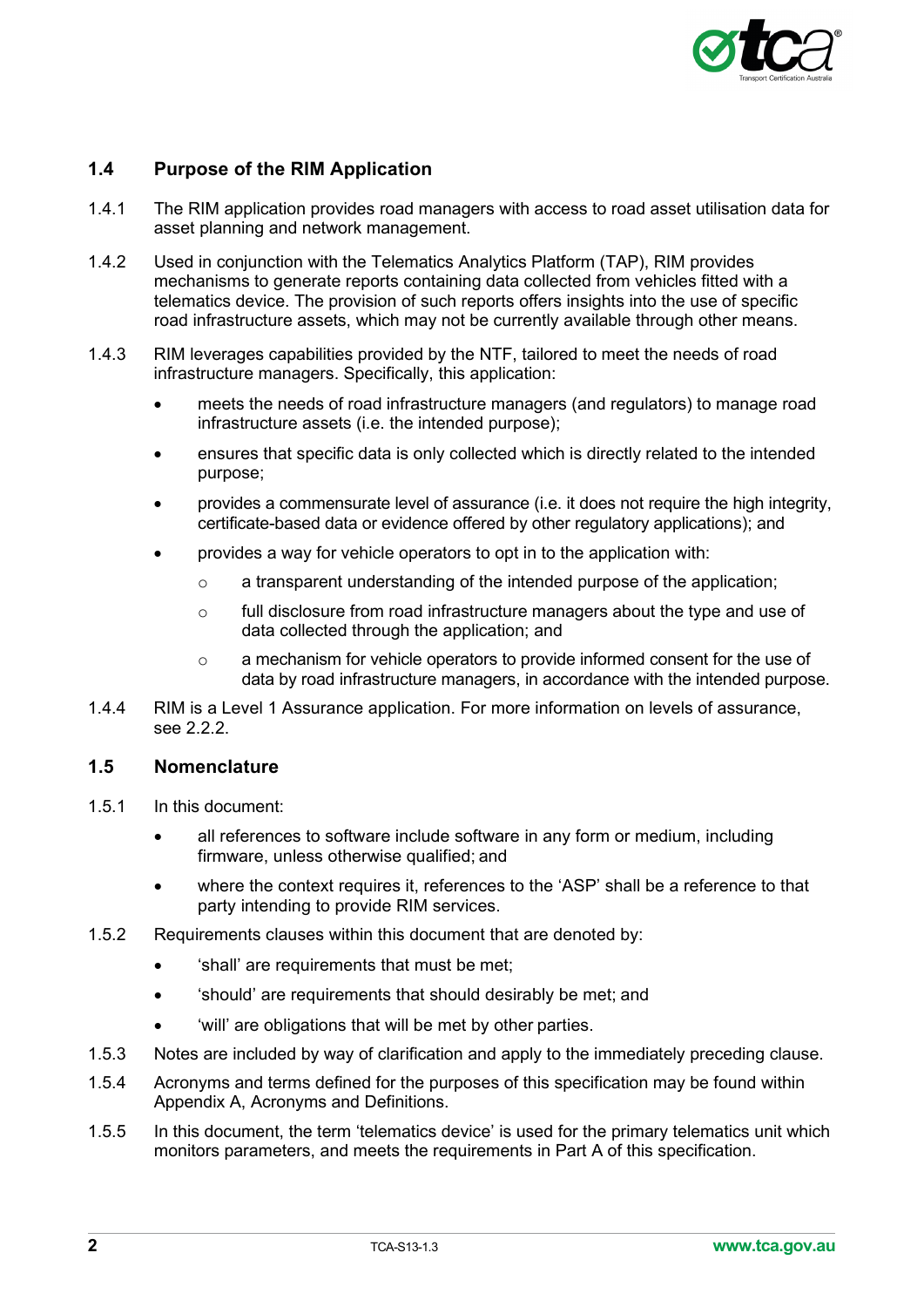

# <span id="page-7-0"></span>**2 BACKGROUND**

# <span id="page-7-1"></span>**2.1 The National Telematics Framework**

- 2.1.1 The NTF is a digital business platform with infrastructure and rules that aims to ensure an open marketplace of telematics and related intelligent technology providers.
- 2.1.2 The NTF:
	- provides a national platform for the use of telematics and related intelligent technologies;
	- supports a number of applications across regulatory, contractual and commercial needs;
	- supports different levels of assurance; and
	- is outcome-focussed and encourages innovation*.*

# <span id="page-7-2"></span>**2.2 National Telematics Framework – High-Level Architecture**

<span id="page-7-3"></span>2.2.1 Telematics applications function within the context of the NTF. The high-level architecture of the NTF is illustrated in [Figure 1.](#page-7-3)

| Applications                    |            |                         |
|---------------------------------|------------|-------------------------|
| Levels of Assurance             |            |                         |
| <b>Business</b><br><b>Rules</b> | Analysis   | <b>Business</b><br>Data |
|                                 | Processing |                         |
|                                 | Devices    |                         |

#### **Figure 1: NTF High-Level Architecture**

- <span id="page-7-4"></span>2.2.2 The architectural components of the NTF are as follows:
	- **Applications** An application is a capability of the NTF that provides business value to stakeholders, delivered as an assembly of policy, business components and technical components, within the context of an intended level of assurance.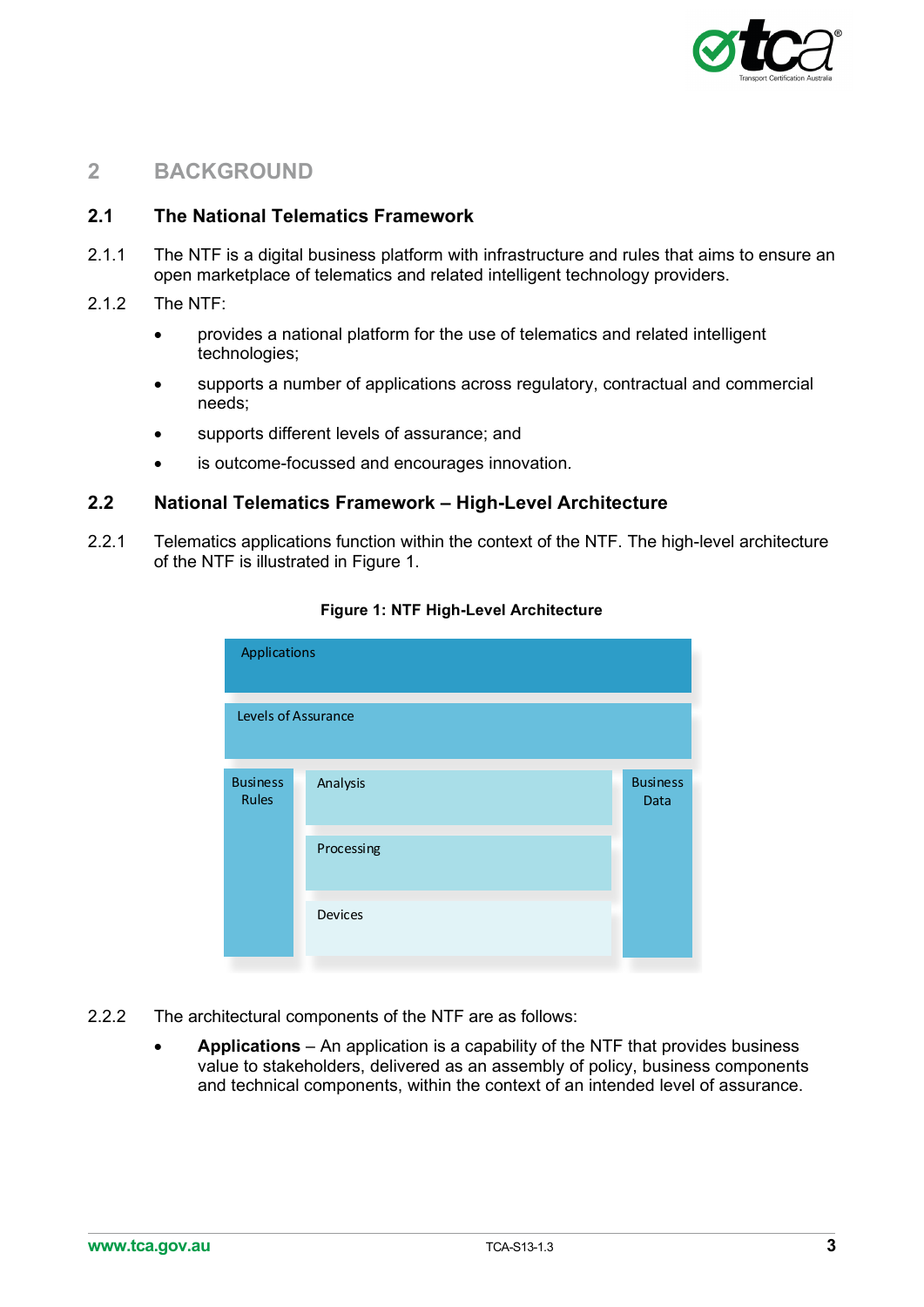

- **Levels of Assurance** Each level of assurance is determined by the intended use of a telematics application, the risks being managed, the availability and reliability of supporting contextual information, and the needs and expectations of consumers and other stakeholders. Three broad levels of assurance have been defined:
	- Level 1: Self-assessment of data and no independent oversight of a telematics application.
	- Level 2: Independent assessment of specific elements of a telematics application. Telematics data is combined with other data sources.
	- Level 3: Certificate-based data and evidence. Independent assessment and oversight of all aspects of a telematics application and service provision.

For more information, refer to *National Telematics Framework – Levels of Assurance*. *Note: RIM is a Level 1 Assurance application.*

• **Business Rules** – A common set of business rules that ensure an open, robust, secure and interoperable marketplace of providers, and meet the requirements for defined levels of assurance (including evidentiary requirements associated with regulatory requirements).

For more information, refer to *National Telematics Framework – Business Rules*.

• **Business Data** – Data elements that are common to data analysis, processing and telematics devices, which include the Telematics Data Dictionary and the National Telematics Map (NTM).

*Note: The NTM is sourced by TCA from a third party for NTF purposes. It is independent of any telematics application or scheme. The NTM is not used by the RIM application.*

- **Analysis** Advanced analysis of data and information related to telematics devices and applications.
- **Processing** Processing components concerned with (generally) automated service provider functionality, comprising a framework of business domain documents.
- **Devices** Individual telematics capabilities that are typically able to exist independently, or within the context of broader telematics-based solutions. Each device or technology collects a defined set of data which is packaged in the form of data records.
- 2.2.3 Business-to-business (B2B) data is exchanged within the NTF using the following data exchange mechanisms, which are fully explained in *Telematics Business-to-Business Data Exchange Functional and Technical Specification*:

### • **Tier 1 Data Exchange**:

A web services solution where structured information is exchanged that complies with requirements such as authentication, security, privacy and certainty of delivery. It includes exchanges of information related to a vehicle's enrolment in telematics applications, conditions and adherence to those conditions.

### • **Tier 2 Data Exchange**:

The human-initiated (rather than automated) exchange of business-related information and advice. Typical exchanges via this tier include reporting of issues and resolutions, correspondence regarding certification and re-certification, advice regarding information and communications technology (ICT), data assurance and other reporting.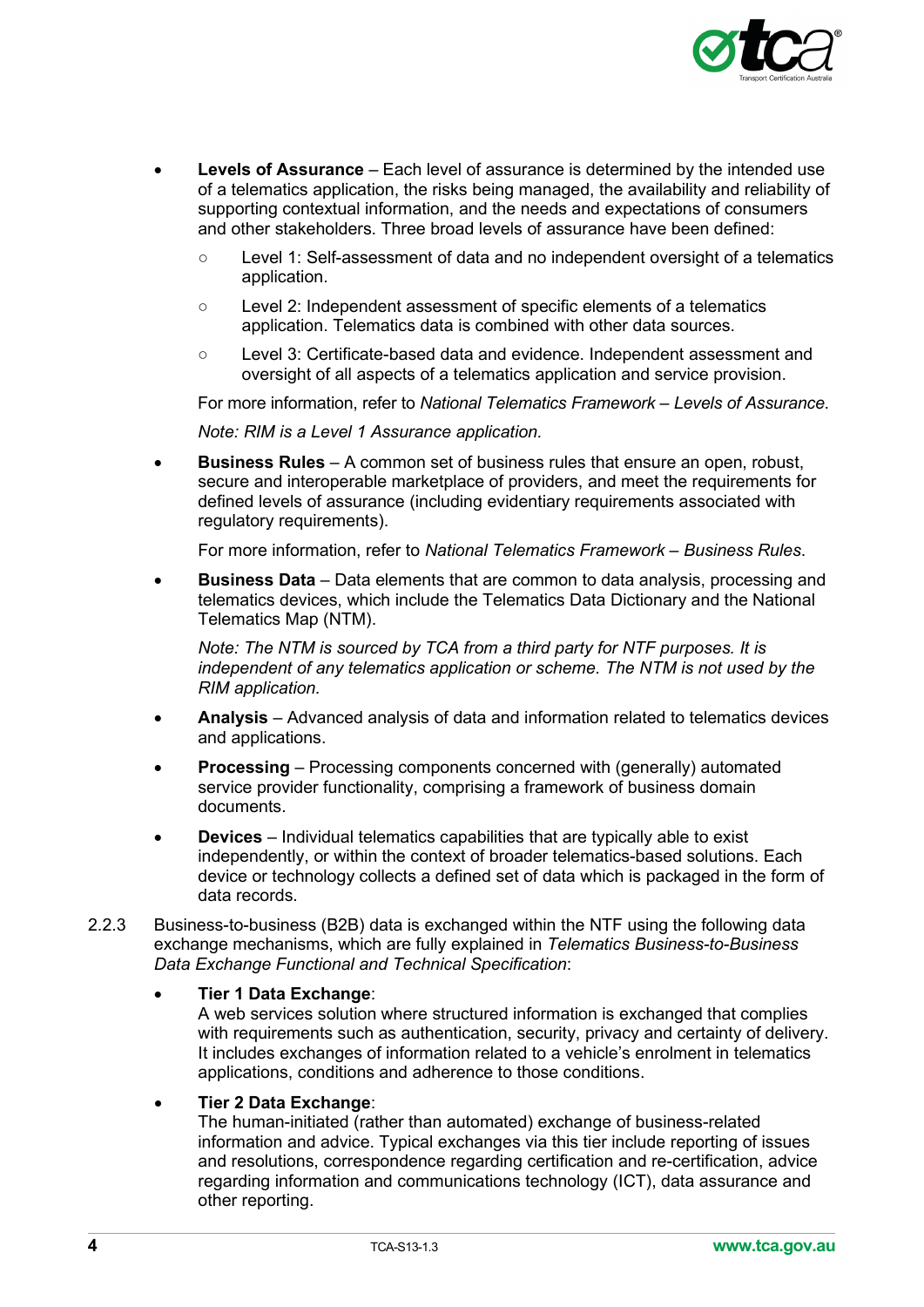

#### • **Tier 3 Data Exchange**:

The packaging and delivery of data packages, comprising data records and enrolment-related artefacts. Data packages have several uses which include data analysis by the recipient, data assurance, and for research purposes.

# <span id="page-9-0"></span>**2.3 Application Participants**

2.3.1 Refer to [Table 1](#page-9-1) for a description of key participants in the RIM application:

<span id="page-9-1"></span>

| <b>Name</b>                | <b>Description</b>                                                                                                                                                                                                                                                                                                                                                                                        |  |  |
|----------------------------|-----------------------------------------------------------------------------------------------------------------------------------------------------------------------------------------------------------------------------------------------------------------------------------------------------------------------------------------------------------------------------------------------------------|--|--|
|                            | An Authority develops and publishes schemes which utilise a telematics application. A<br>scheme is a specific use of the application linked to delivering a policy objective of the<br>Authority. Each enrolment of a vehicle in the application must specify a scheme.                                                                                                                                   |  |  |
| Authority                  | An Authority may appoint an administrator to perform its functions. If delegation occurs,<br>it applies across all schemes published by the Authority for a given application.                                                                                                                                                                                                                            |  |  |
|                            | Note: Wherever a requirement states an operational responsibility for an Authority, it<br>includes responsibility for any administrator that may have been appointed by the<br>Authority to perform its functions.                                                                                                                                                                                        |  |  |
|                            | Each scheme requires that vehicles enrol in a specific telematics application to ensure<br>telematics monitoring and/or assessment of vehicle operation associated with the<br>application.                                                                                                                                                                                                               |  |  |
|                            | An Operator operates one or more vehicles eligible to enter a scheme requiring a<br>telematics application.                                                                                                                                                                                                                                                                                               |  |  |
| Operator                   | An Operator may apply to enrol vehicles within a scheme by meeting the necessary<br>conditions or agreements. The enrolment conditions or agreements require an Operator<br>to utilise the services of an ASP in order to participate in a scheme offered by an<br>Authority.                                                                                                                             |  |  |
|                            | Note: In NTF documents, Operator is referred to as 'consumer'.                                                                                                                                                                                                                                                                                                                                            |  |  |
| Application                | An ASP is a private-sector entity that provides telematics services (e.g. hardware,<br>software and associated processes) and is certified or approved by TCA for<br>participation in one or more telematics applications (each subject to separate<br>certification or approval assessments for service provision).                                                                                      |  |  |
| Service Provider<br>(ASP)  | An ASP is responsible for installation of telematics devices and any other technologies<br>required by applications, monitors vehicles in accordance with the application, and<br>provides the level of assurance sought by Authorities.                                                                                                                                                                  |  |  |
|                            | For RIM, the ASP monitors vehicles via data sent by the telematics device to the ASP<br>back office. For more detail on the operation of RIM, refer to 2.4.                                                                                                                                                                                                                                               |  |  |
|                            | Note: In NTF documents, ASP is referred to as 'provider'.                                                                                                                                                                                                                                                                                                                                                 |  |  |
| <u>г г г</u><br><b>TCA</b> | TCA has oversight of all NTF applications, including their publishing, maintenance, data<br>assurance and auditing (if required), and ensures they continue to operate in<br>accordance with the NTF. Oversight includes certification or approval of ASPs and the<br>approval of telematics devices. Reporting and program coordination activities are<br>undertaken in line with the Authority's needs. |  |  |

### **Table 1: Application Participants**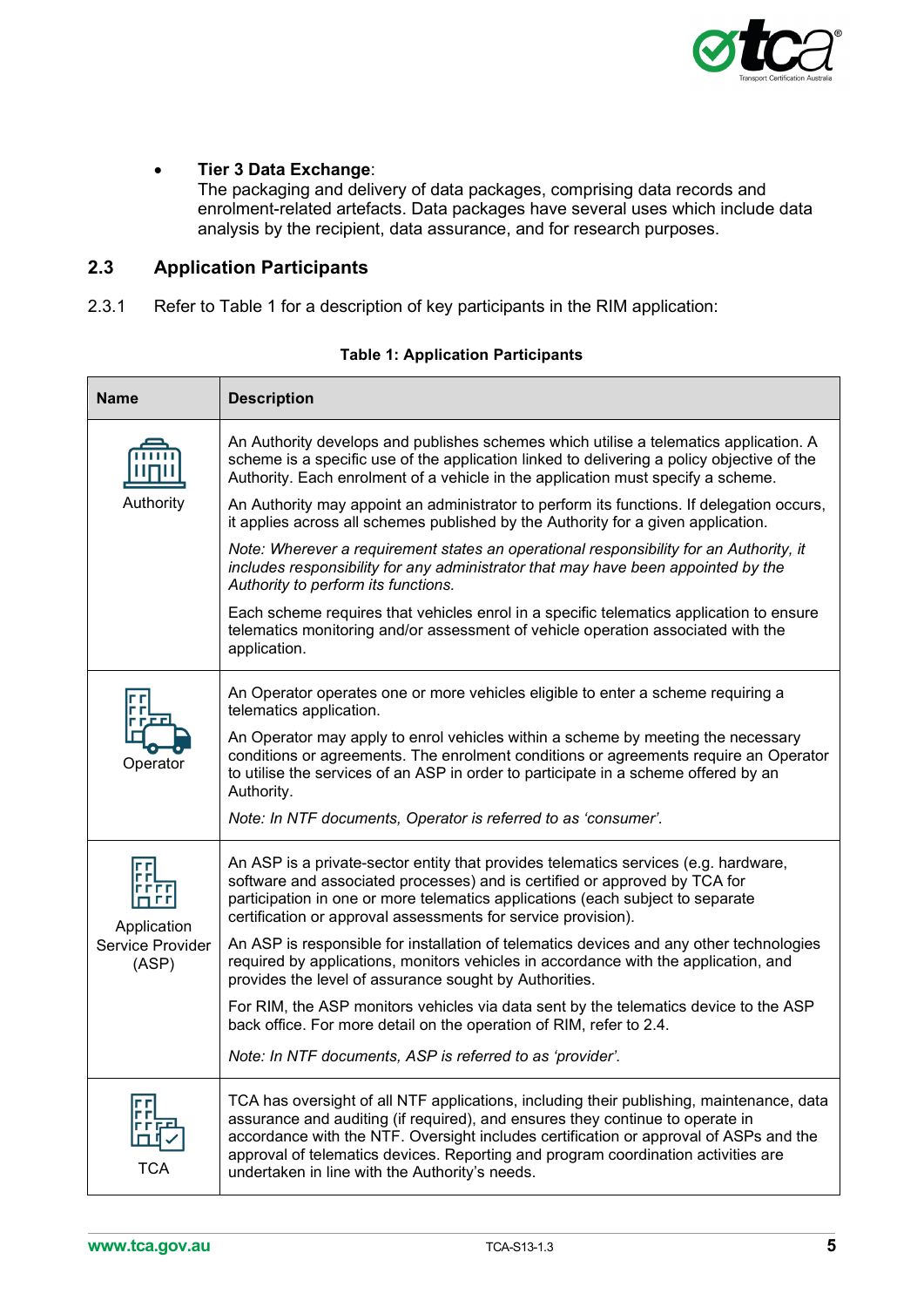

<span id="page-10-0"></span>2.3.2 Key RIM participants and high-level interactions are shown in [Figure 2.](#page-10-0)



# **Figure 2: RIM Participants and Interactions**

*Note: Subject to the specifics of an application and level of assurance, the ASP may also be the Operator.*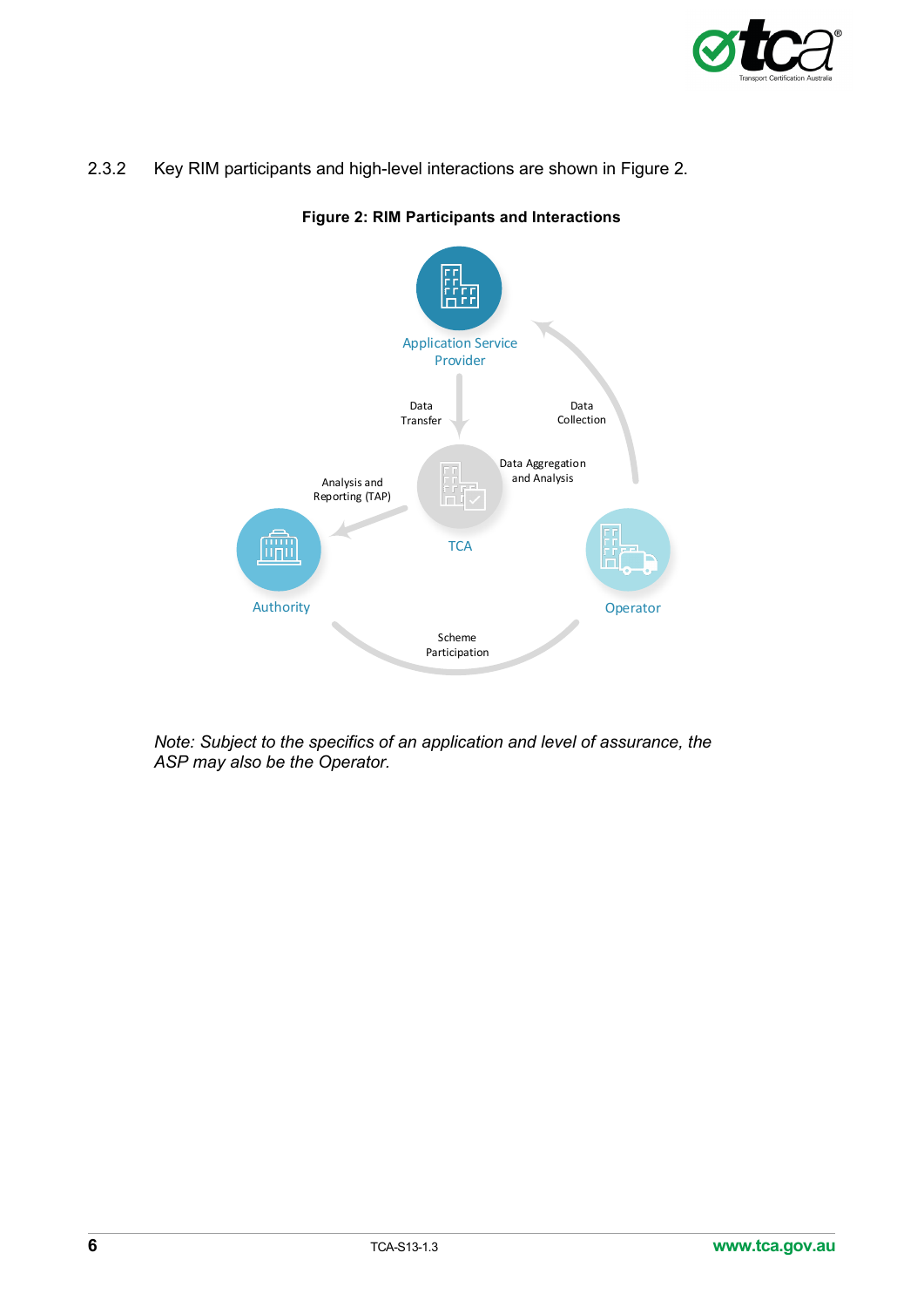

# <span id="page-11-0"></span>**2.4 Operation of Road Infrastructure Management Application**

<span id="page-11-1"></span>2.4.1 The operation of the RIM application is shown in [Figure 3.](#page-11-1) It involves interaction of telematics application participants, and includes processes such as enrolment of vehicles in schemes and data reporting.



#### **Figure 3: Operation of the RIM Application**

- 2.4.2 Each Authority publishes and operates one or more schemes.
- 2.4.3 The Operator identifies and undertakes to join a scheme offered by an Authority (or its appointed administrator for operational functions).

*Note: Enrolment within a scheme simultaneously confirms enrolment in the application that underpins that scheme.*

- 2.4.4 The Operator engages an ASP to:
	- install a telematics device, to enable monitoring of vehicle parameters;
	- provide RIM services; and
	- manage vehicle enrolment.
- 2.4.5 Details of the Operator's enrolment in a RIM scheme are contained in an enrolment form. The enrolment form specifies details about the Authority, Operator, vehicle, ASP and the installed in-vehicle equipment.

*Note: A vehicle may operate under one or more schemes. A vehicle may have more than one enrolment.*

- 2.4.6 After an Operator has enrolled a vehicle in a scheme, the Authority is notified and may consider that enrolment in the context of its own business rules and procedures.
- 2.4.7 The ASP commences provision of services for RIM. Services include monitoring the vehicle through collection of data and generation of data records.
- 2.4.8 The ASP provides a monthly enrolment report to each Authority.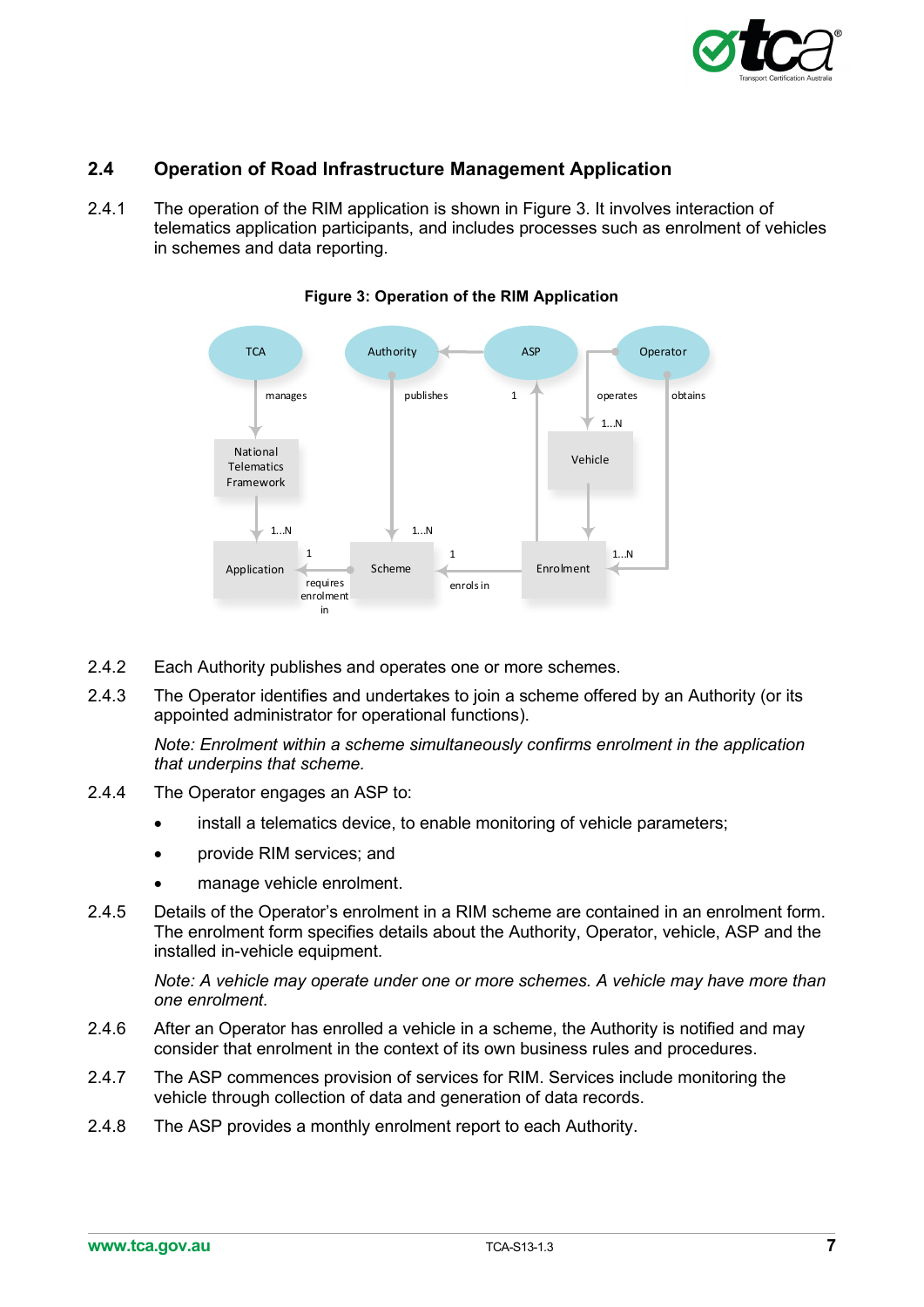

# <span id="page-12-0"></span>**2.5 Physical Reference Architecture**

2.5.1 [Figure 4](#page-12-1) depicts the main components in the physical reference architecture of a telematics application.

<span id="page-12-1"></span>

#### **Figure 4: Physical Reference Architecture**

- 2.5.2 The telematics device is the primary telematics unit which monitors parameters as required by the application.
- 2.5.3 The telematics device will collect data from a number of sources and sensors, generate telematics device data records and transmit those records to the ASP System for further processing. This activity is performed independently of the Operator.
- 2.5.4 Telematics device data records are transferred to the ASP back office.
- 2.5.5 For RIM, data processed by the ASP will allow the ASP to monitor the vehicle.
- 2.5.6 The ASP is also required, on a periodic basis, to generate and transfer an enrolment report to TCA for each Authority.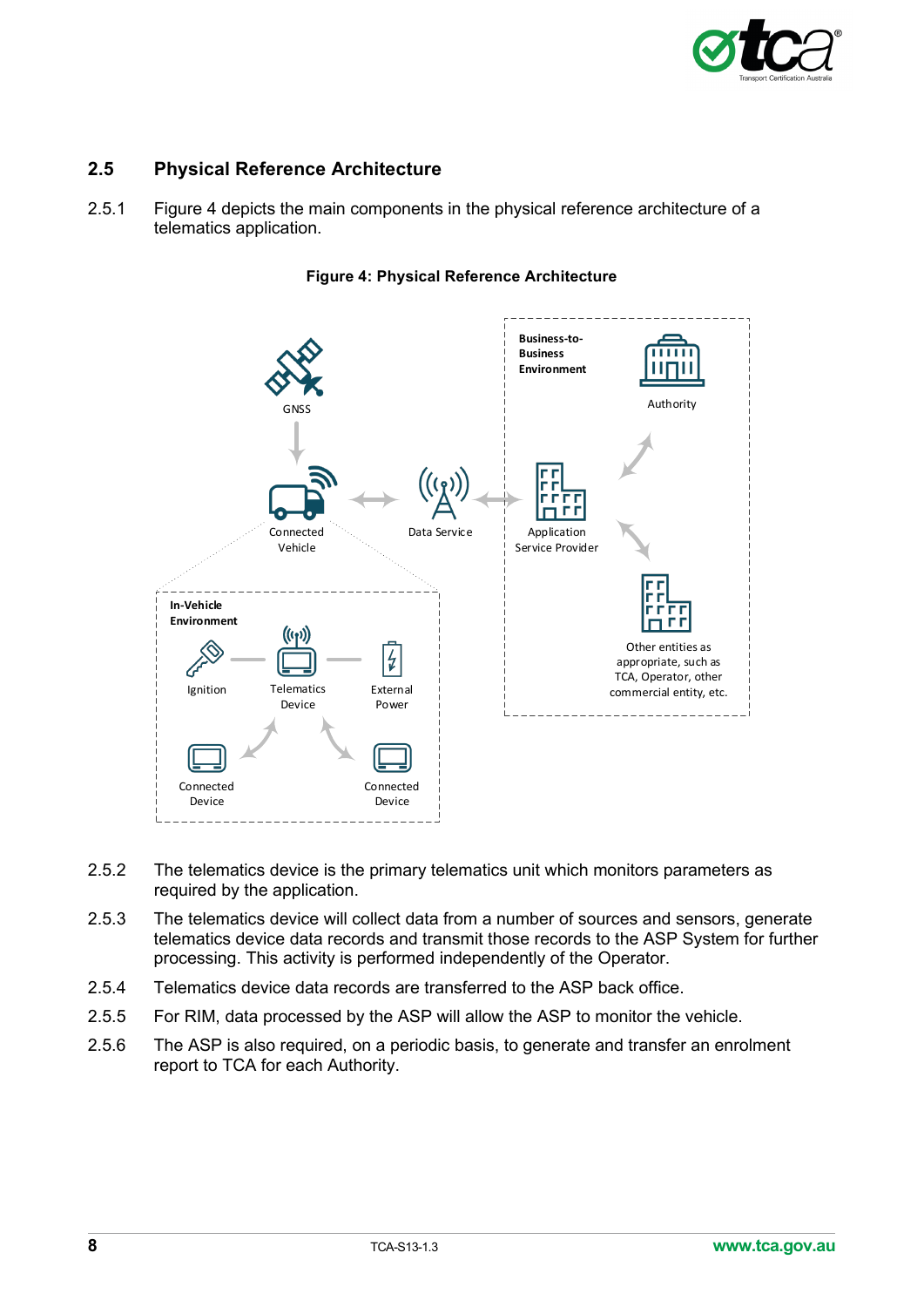

- 2.5.7 Data moves within the physical reference architecture of a telematics application in various ways as shown in [Figure 4](#page-12-1) and described in the following phases:
	- Data collection: The application describes the data to be collected and the records to be generated and stored by the telematics device prior to data transfer.
	- Data transfer: The application describes the telematics device data records that are to be transmitted from the telematics device to the ASP System, dealing with issues such as frequency, storage, security and access to communication links.
- 2.5.8 While the data to be collected by the telematics device is specified, the ASP determines how that data is collected.
- 2.5.9 The performance of a telematics device is monitored to ensure it is performing in accordance with requirements specified by the application and device functional and technical specification.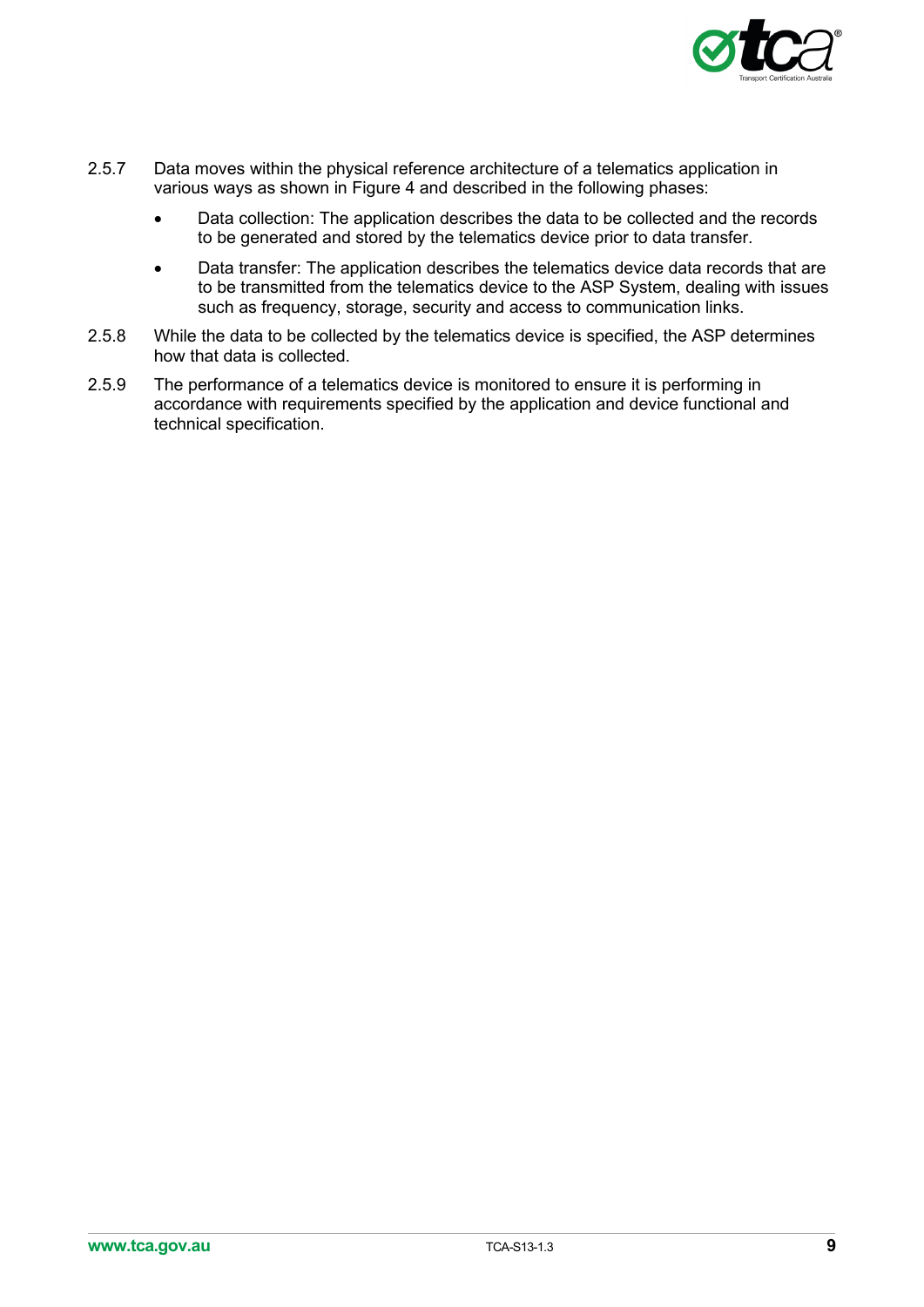

# <span id="page-14-0"></span>**3 REFERENCES**

- 3.1.1 Documents referenced in the specification are listed below:
	- Transport Certification Australia (TCA). (2019). *Telematics Business-to-Business Functional and Technical Specification*. Transport Certification Australia. Melbourne, Australia.
	- Transport Certification Australia (TCA). (2018). *National Telematics Framework – Levels of Assurance*. Transport Certification Australia. Melbourne, Australia.
	- Transport Certification Australia (TCA). (2018). *National Telematics Framework – Business Rules*. Transport Certification Australia. Melbourne, Australia.
	- Transport Certification Australia (TCA). (2018). *Telematics Data Dictionary*. Transport Certification Australia. Melbourne, Australia.
	- Australian Communications and Media Authority (ACMA). (2017). Radiocommunications Labelling (Electromagnetic Compatibility) Notice 2017.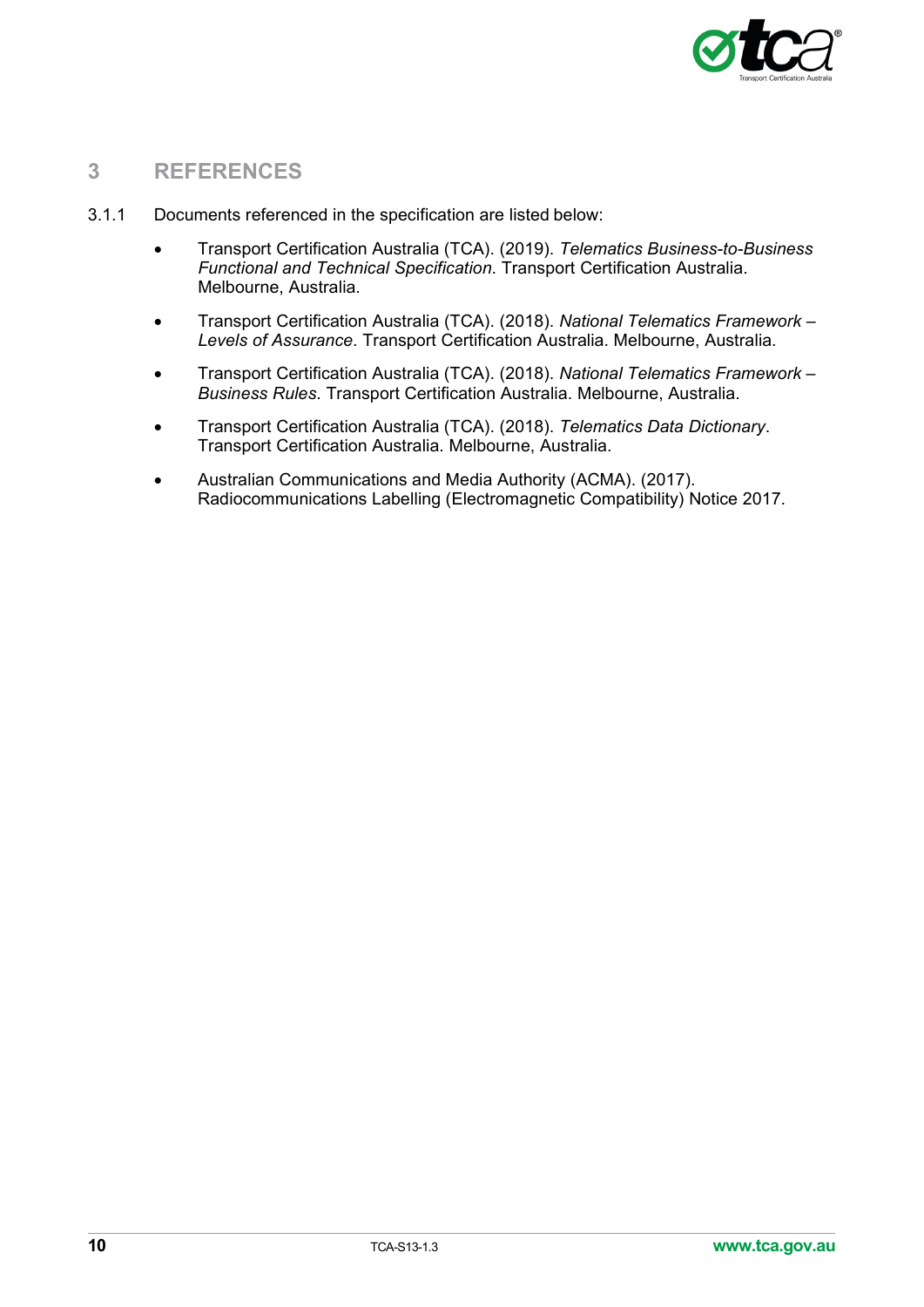

# <span id="page-15-0"></span>**4 REQUIREMENTS FOR TELEMATICS DEVICES**

# <span id="page-15-1"></span>**4.1 Overview**

- 4.1.1 This section contains the requirements for the use of telematics devices within the RIM application.
- 4.1.2 RIM is an application that operates at Level 1 Assurance. Consequently, the device requirements for RIM are set at this level. A device that exceeds these requirements is still eligible for use.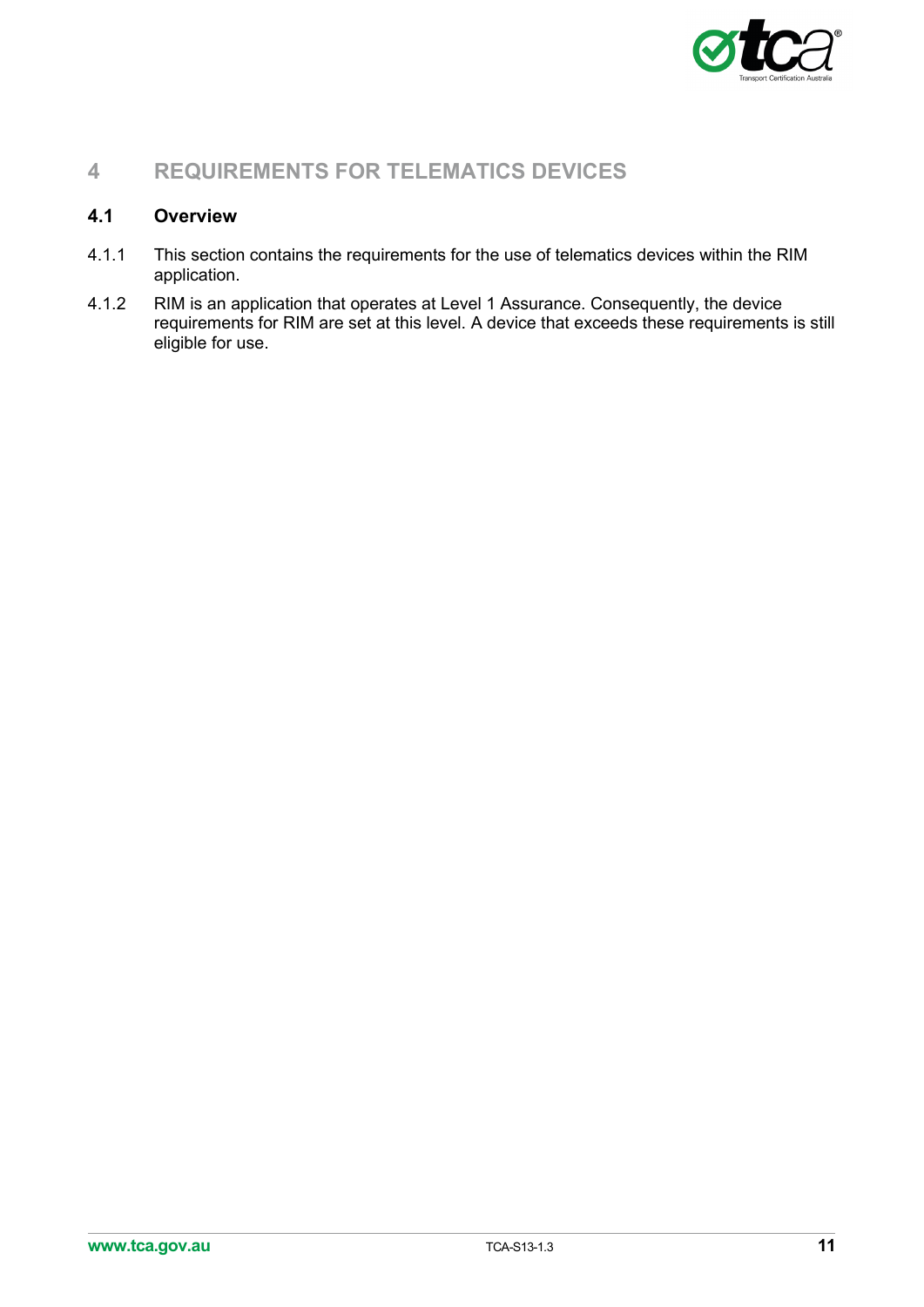

# <span id="page-16-1"></span><span id="page-16-0"></span>**4.2 Requirements**

# **TELEMATICS DEVICE**

### <span id="page-16-2"></span>**A.1 Physical Characteristics**

- A.1.1 Each telematics device shall have a unique identifier that will be used to identify:
	- a. the particular telematics device; and
	- b. data from that telematics device.
- A.1.2 A telematics device shall be capable of being connected to the vehicle such that the vehicle identity is associated with data collected by the vehicle.
- A.1.3 The telematics device shall be suitable for use in vehicles, with considerations for where components are installed, and for vibration, temperature, humidity, impact and ingress protection.
- A.1.4 The telematics device shall conform with the Radiocommunications Labelling (Electromagnetic Compatibility) Notice 2017 (ACMA 2017) or equivalent.

### <span id="page-16-3"></span>**A.2 Position Data**

A.2.1 Vehicle position shall be determined using latitude and longitude from a Global Navigation Satellite System (GNSS) receiver or a TCA-approved alternative mechanism with a similar level of accuracy.

### <span id="page-16-4"></span>**A.3 Date and Time Data**

A.3.1 The telematics device shall obtain date and time data from a trusted time source.

*Note:* 

- i) *The trusted time source may be GNSS or Network Time Protocol (NTP), for example.*
- ii) *The telematics device should check its synchronisation regularly, particularly after reacquiring a connection to the time source and after being turned on.*

#### <span id="page-16-5"></span>**A.4 Position Records**

- <span id="page-16-6"></span>A.4.1 The telematics device shall generate position records that detail at least:
	- a. vehicle latitude;
	- b. vehicle longitude; and
	- c. date/time.

*Note:* 

- i) *Date/time data must be represented in the UTC time zone when transferred in a B2B environment.*
- ii) *The format used to transfer position records in an B2B environment as well as additional fields that are available in position records are shown in [Appendix B.](#page-26-0)*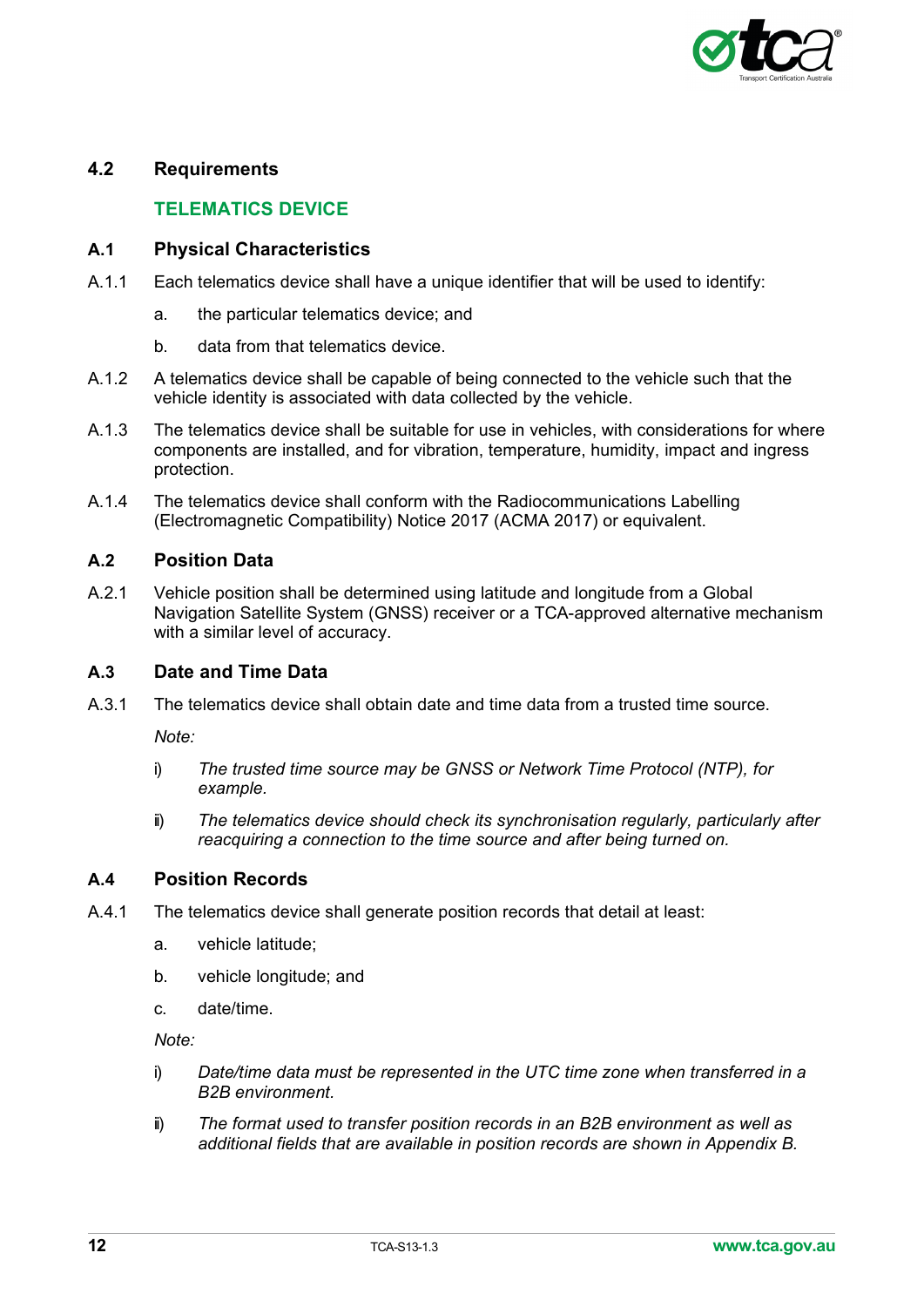

- <span id="page-17-0"></span>A.4.2 The following fields may be included in a position record:
	- a. Record Number;
	- b. Direction of Travel;
	- c. Satellite Count;
	- d. Horizontal Dilution of Precision;
	- e. Ignition Switch Status;
	- f. Speed; and/or
	- g. Movement Sensor Status.
- A.4.3 The range of values of the attributes in [A.4.1](#page-16-6) and [A.4.2](#page-17-0) shall conform with those specified for a position record in *Telematics Business-to-Business Data Exchange Functional and Technical Specification*, Appendix E.
- A.4.4 If a record number is included in a position record, it shall be assigned using a sequence of consecutive and increasing integers.
- A.4.5 If a measurement of position cannot be established, a latitude and longitude value shall not be reported within position records.
- A.4.6 Position records shall be continuously generated and stored at regular time intervals that meet the following conditions when the vehicle is in operation:
	- a. position records shall be generated no more frequently than once every 1 second; and
	- b. position records shall be generated no less frequently than once every 60 seconds.

*Note: A frequency of once every 30 seconds is recommended.*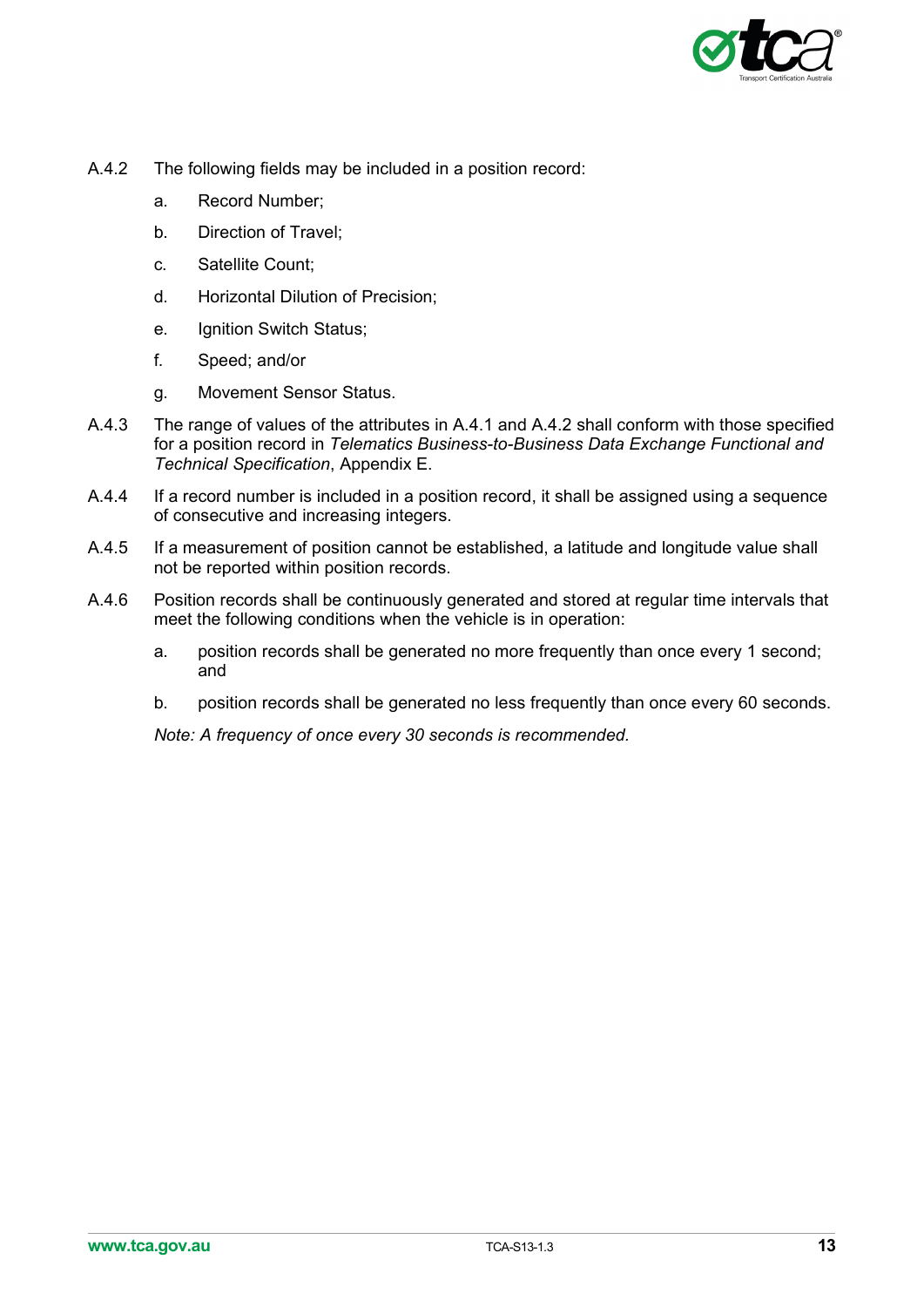

# <span id="page-18-0"></span>**5 ASP REQUIREMENTS**

# <span id="page-18-1"></span>**5.1 Overview**

- 5.1.1 This section contains the requirements for an ASP to provide RIM application services. The section is divided into the following:
	- ASP System;
	- Data Handling;
	- Enrolment;
	- Data Reporting;
	- Enrolment Report; and
	- Data Exchange.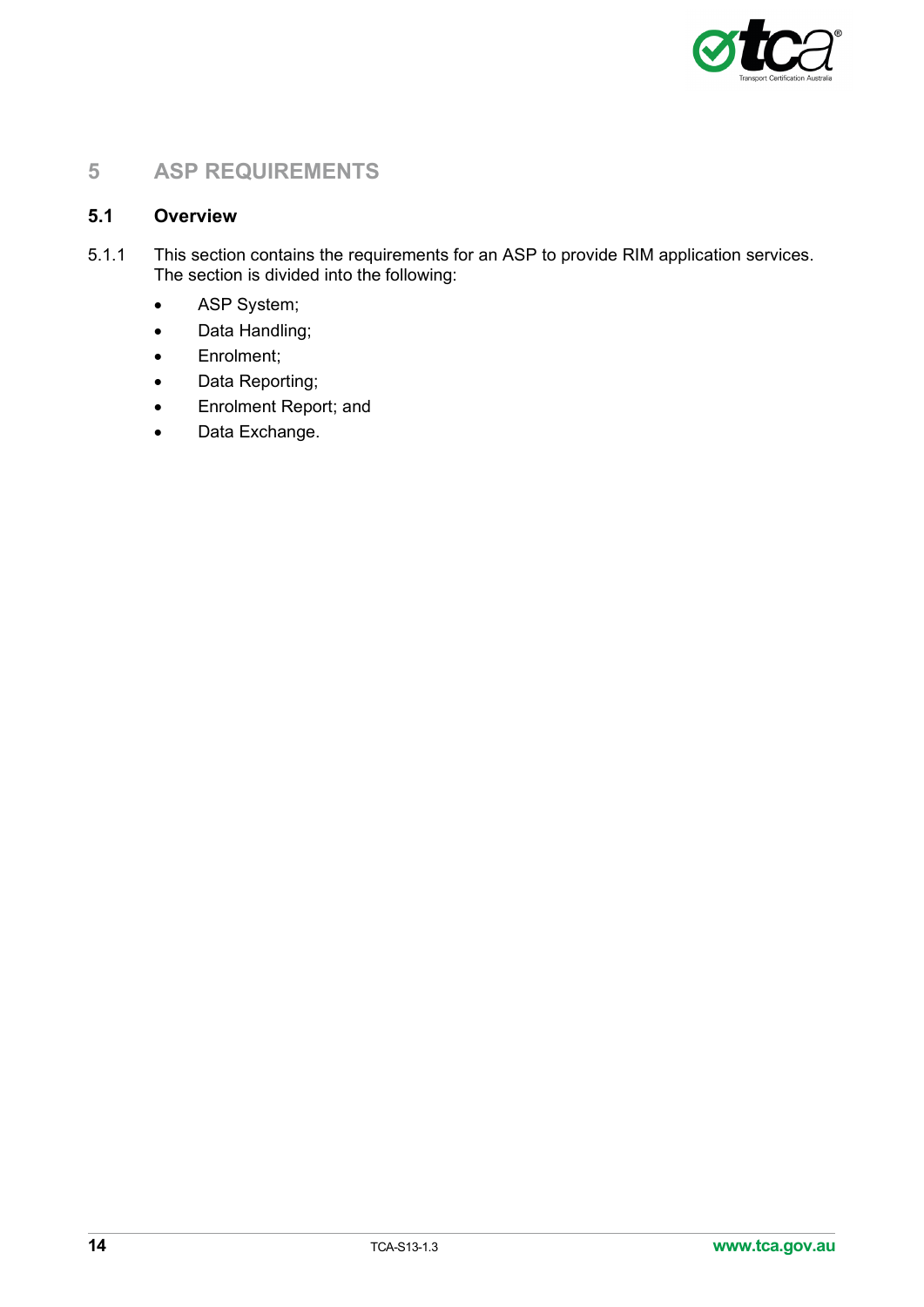

# <span id="page-19-0"></span>**5.2 Requirements**

### **B. ASP SYSTEM**

### <span id="page-19-2"></span><span id="page-19-1"></span>**B.1 ASP System Maintenance and Continuity**

<span id="page-19-3"></span>B.1.1 The ASP shall report to TCA any data security breach within 1 working day of such a breach becoming apparent.

# **DATA HANDLING**

#### <span id="page-19-4"></span>**B.2 Data Processing**

- B.2.1 The ASP shall collect position data using one of the following spatial reference system (SRS) datums:
	- a. GDA94;
	- b. GDA2020; or
	- c. WGS84.

*Note: Position data refers to any representation of latitude and longitude.*

B.2.2 The ASP shall provide the SRS datum used as part of the data packages sent to TCA (see [B.6\)](#page-21-2).

*Note: If the ASP does not provide the SRS datum in the data packages sent to TCA, it will be assumed that GDA94 is being used.*

### **ENROLMENT**

#### <span id="page-19-6"></span><span id="page-19-5"></span>**B.3 Enrolment**

- B.3.1 The ASP shall manage the enrolment of the vehicle:
	- a. in a scheme managed by the Authority; and
	- b. as a prerequisite to enrolment in the scheme, in the application.

*Note:*

- i) *Management of an enrolment includes collation and oversight of enrolment information, formal enrolment approval, and (as required) enrolment cancellation.*
- ii) *A scheme is a formal use of the application by the Authority.*
- iii) *A vehicle may have multiple active enrolments. A vehicle may be enrolled in applications of different Authorities. For a single Authority, a vehicle may also be enrolled multiple times in different applications and different schemes.*
- B.3.2 An ASP shall only proceed with enrolment of a vehicle into the RIM application if it meets the application requirements.

*Note: Eligibility for enrolment rests upon the nature of the scheme, set by the Authority.*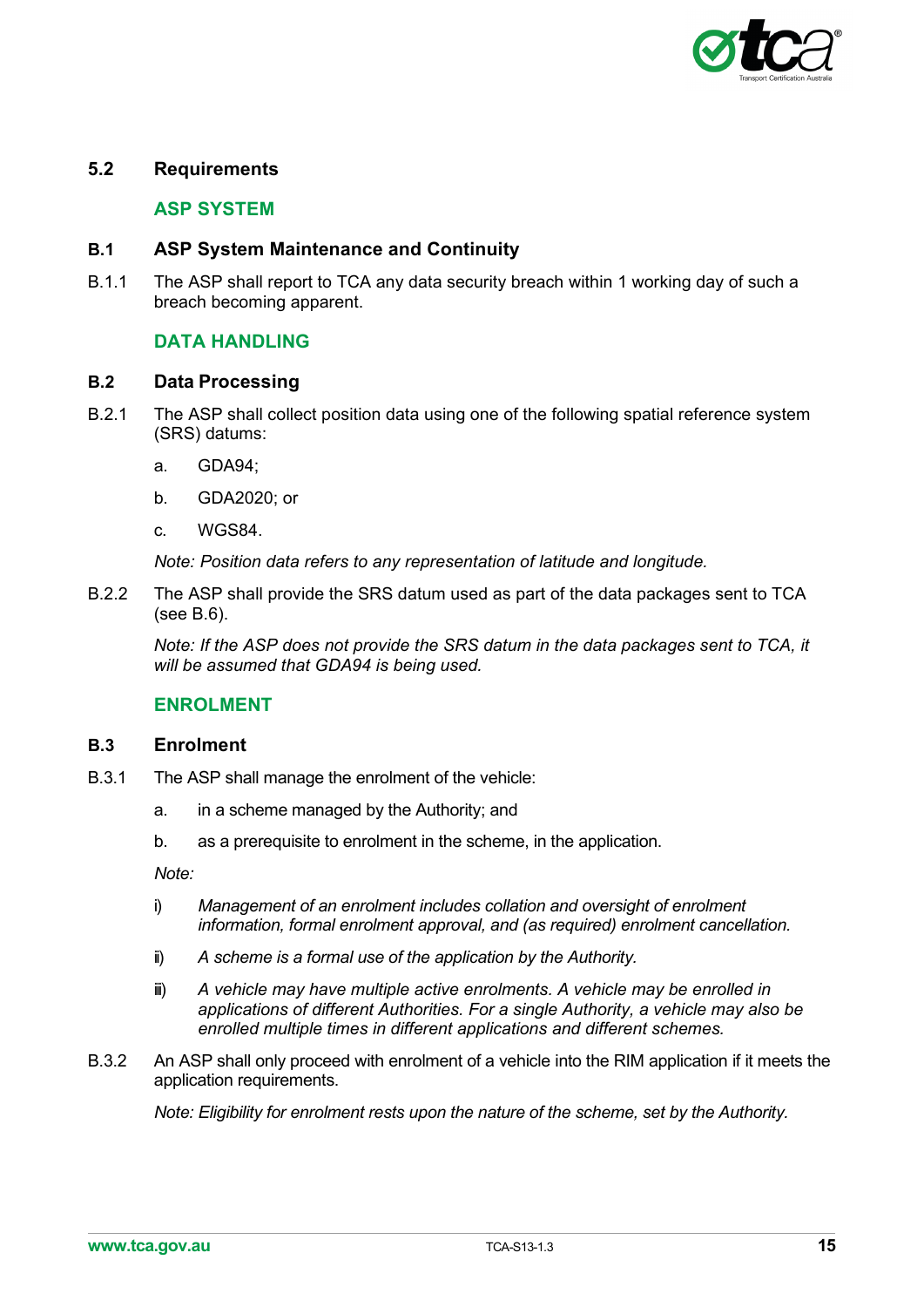

## <span id="page-20-0"></span>**B.4 Enrolment Form**

- <span id="page-20-1"></span>B.4.1 The ASP shall document enrolment of a vehicle in an enrolment form as described in *Telematics Business-to-Business Data Exchange Functional and Technical Specification*, Section 4.6 and Appendix B, Enrolment Form Schema, that comprises:
	- a. enrolment identifying information;
	- b. Part 1 identifies scheme,
	- c. Part 2 Operator details;
	- d. Part 3 ASP and telematics device installation details; and
	- e. Part 4 enrolment approval and cancellation information.
- B.4.2 The ASP shall ensure the following:
	- a. all necessary equipment for the referenced scheme is installed in the vehicle and is functioning correctly before completing an enrolment;
	- b. if the same vehicle has another active enrolment in any other application or scheme, the vehicle details match;
	- c. the vehicle identification number (VIN) of the prime mover/rigid truck is entered as part of the vehicle details;

*Note: If the VIN is not available, the chassis number shall be provided as the non-VIN identifier. If the chassis is also unavailable, the engine number shall be provided as the non-VIN identifier. If required, the VIN shall also be entered for all relevant trailers.*

- d. the enrolment is assigned an identifier by the ASP that is unique across all the enrolments it issues or receives for every NTF application;
- e. the application referenced is named 'Road Infrastructure Management';
- f. the ASP only approves the enrolment after it is satisfied that all of the above details are correct.
- B.4.3 The ASP shall provide a copy of the enrolment form whenever its state changes (i.e. approved or cancelled) such that it is:
	- a. provided in the format described in [B.4.1;](#page-20-1) and
	- b. transmitted to TCA using Tier 3 Data Exchange as described in Section [B.6;](#page-21-2) or
	- c. transmitted to TCA using Tier 2 Data Exchange in place of inclusion in the data package, where agreed to by TCA.
- B.4.4 The ASP should document its process for enrolling vehicles and Operators and for managing enrolments across their lifecycle.
- B.4.5 The ASP shall be able to commence monitoring the vehicle no later than 1 working day after its formal approval date and time of the enrolment.
- B.4.6 The ASP shall deactivate the enrolment within 1 working day of:
	- a. the stated cessation date in accordance with the approved enrolment; or
	- b. the enrolment being cancelled.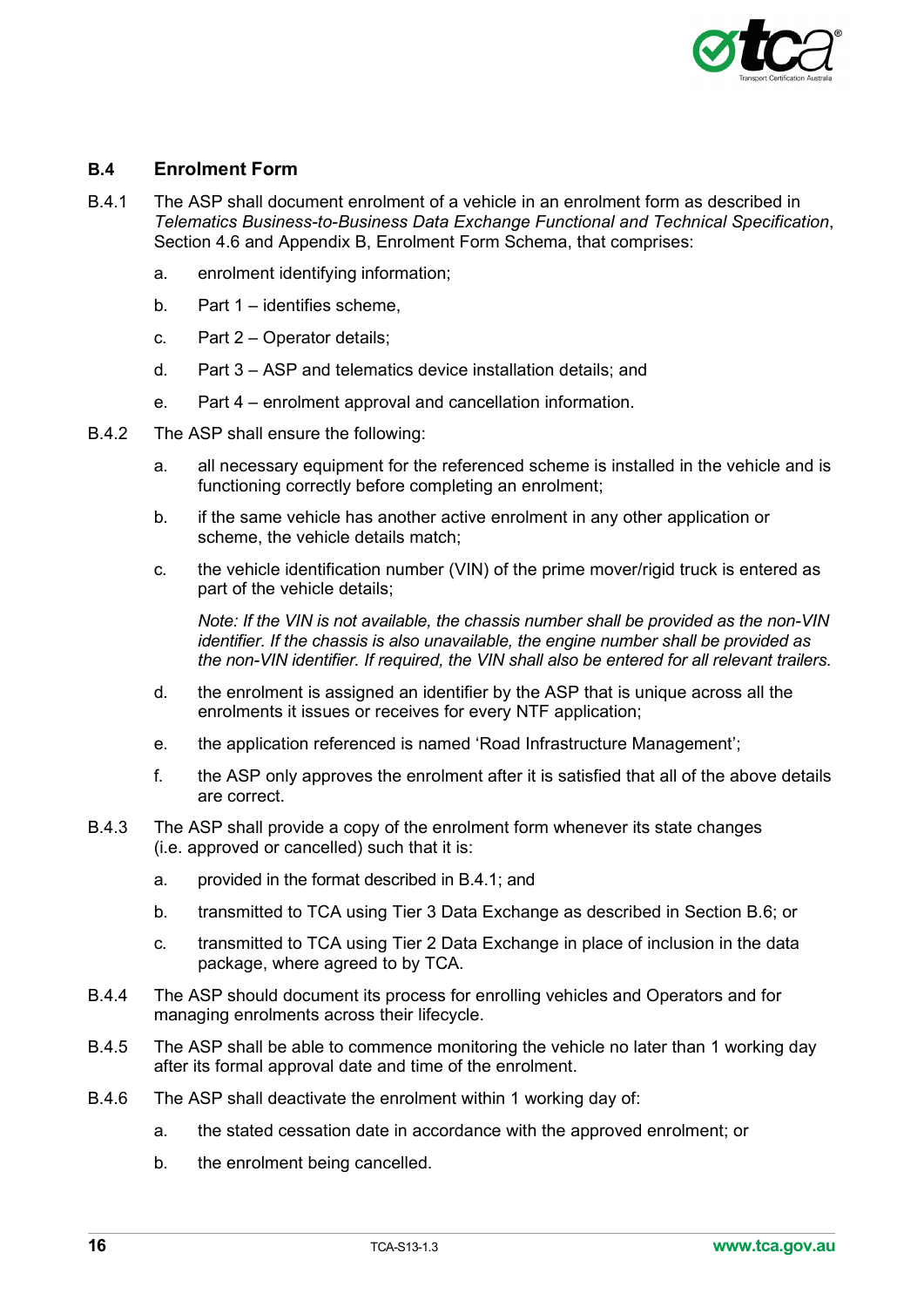

# <span id="page-21-0"></span>**B.5 Enrolment Cancellation**

B.5.1 As required, the ASP shall manage the cancellation of an enrolment.

*Note: The transmission of requests for cancellation between an Operator, Authority and ASP are out of scope of this specification and are dependent on the rules of the applicable scheme(s). Communications between an ASP and Authority should occur via Tier 2 Data Exchange.*

B.5.2 The ASP shall manage updates to enrolment details by cancelling the enrolment and replacing it with a new enrolment with a unique identifier and a reference to the previous enrolment identifier.

*Note: Typical reasons for updating an enrolment are changes to Operator or device details. An Operator exiting a scheme and entering a different scheme should not be treated as an update. Any proposed changes to the ASP's business details require notification to TCA.* 

### **DATA REPORTING**

#### <span id="page-21-2"></span><span id="page-21-1"></span>**B.6 Data Reporting**

B.6.1 The ASP shall support transmission of data packages to TCA as required by *Telematics Business-to-Business Data Exchange Functional and Technical Specification*, Part C.

*Note: The transmission of data packages to TCA is to facilitate auditing of the application, and data analysis and reporting*. *Progressive transfer of data packages is recommended.*

B.6.2 The ASP shall include application data in the data package as required by *Telematics Business-to-Business Data Exchange Functional and Technical Specification*, Part C, for each enrolment that was active at any time during the data collection period.

*Note:* 

- i) *Application data included within the data package comprises telematics device data records, enrolment forms and enrolment reports.*
- ii) *A data collection period is a whole number of days in the UTC time zone for which all application data is provided. Successive data collection periods are contiguous.*
- B.6.3 The data collection period for data packages shall be a calendar month.
- <span id="page-21-3"></span>B.6.4 Data packages shall be provided within 7 days of the end of the data collection period.

### **ENROLMENT REPORT**

#### <span id="page-21-4"></span>**B.7 Enrolment Report**

<span id="page-21-5"></span>B.7.1 The ASP shall issue Authority-specific enrolment reports and in a format as specified in *Telematics Business-to-Business Data Exchange Specification*, Appendix B, Enrolment Report Schema.

*Note: A separate enrolment report is required for each application.*

- B.7.2 The ASP shall generate an enrolment report for every Authority that is referenced in at least one active enrolment during the reporting period.
- B.7.3 The enrolment report shall include all vehicles which were monitored for an Authority at some time during the reporting period, which shall start and end based upon the Authority's local date and time (which may differ from that of the ASP).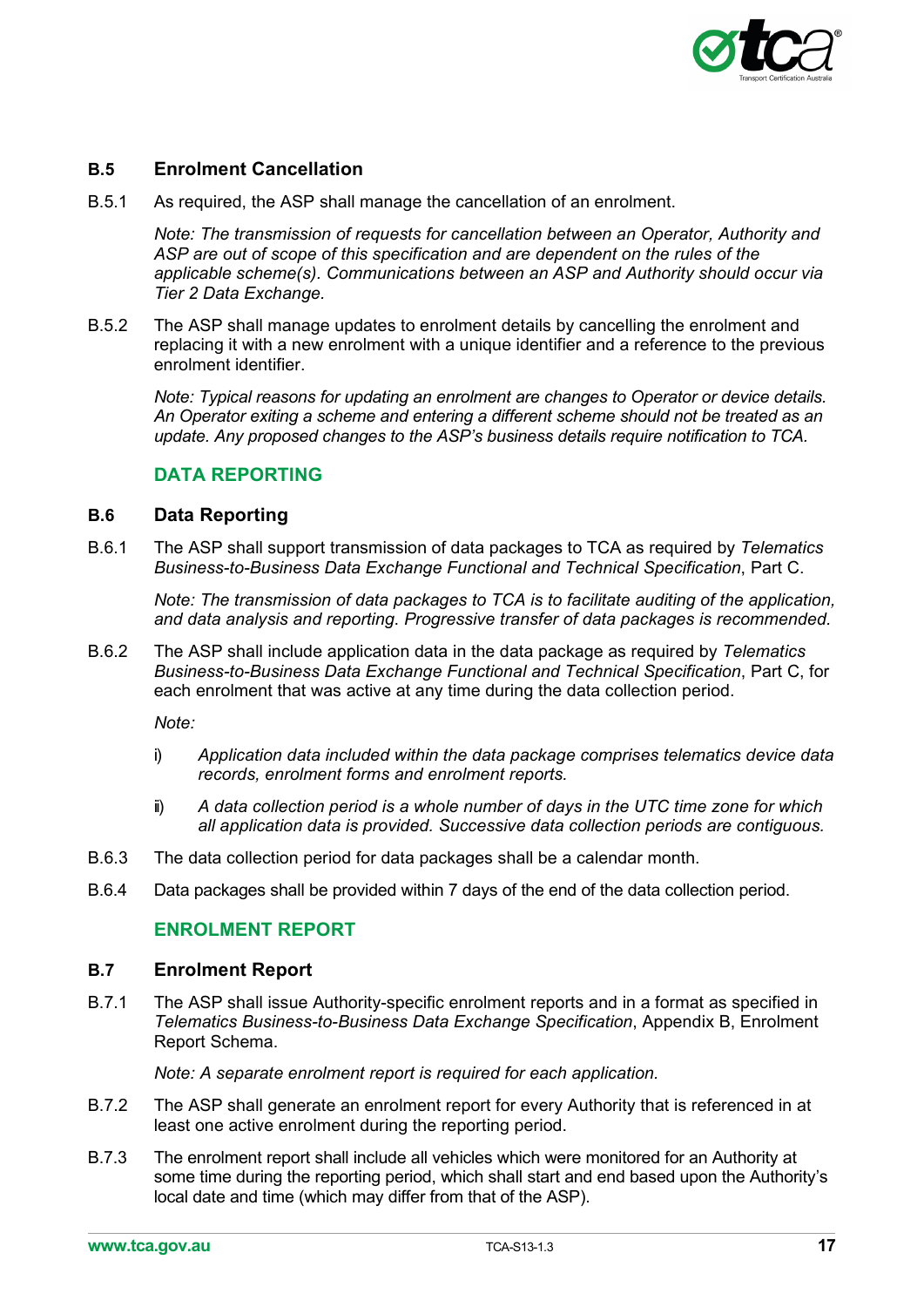

B.7.4 Each enrolment report shall be assigned a unique identifier.

*Note: TCA will provide each ASP with a unique, three-character identifier which the ASP shall use as a prefix in the enrolment report identifier.*

- <span id="page-22-3"></span>B.7.5 An enrolment report shall contain a unique entry for each combination of:
	- a. vehicle identifier (by VIN or non-VIN identifier);
	- b. telematics device identifier; and
	- c. enrolment identifier.
- B.7.6 Within an enrolment report, each unique entry identified in accordance with [B.7.5](#page-22-3) shall comprise details of application entry and exit date and time.

*Note:* 

- i) *The application entry and exit date and time is reported for each enrolment*.
- ii) *If the ASP provides more than one application for an Authority, separate enrolment reports are produced for each application*.
- B.7.7 The enrolment report shall contain the time and date of generation of the report, which shall be based upon the ASP's local time.
- B.7.8 The reporting period for the enrolment report is a calendar month. Reports shall be provided within 7 business days of the end of the month.
- B.7.9 The ASP shall provide a copy of the enrolment report such that it is:
	- a. provided in the format described in [B.7.1;](#page-21-5)
	- b. transmitted to TCA using Tier 3 Data Exchange as described in Section [B.6;](#page-21-2) or
	- c. transmitted to TCA using Tier 2 Data Exchange in place of inclusion in the data package, where agreed to by TCA.

### **DATA EXCHANGE**

### <span id="page-22-1"></span><span id="page-22-0"></span>**B.8 Tier 2 Data Exchange**

- B.8.1 The ASP shall meet Tier 2 Data Exchange requirements as described in Part B of *Telematics Business-to-Business Data Exchange Functional and Technical Specification*, and as follows:
	- a. Tier 2 Data Exchange shall be supported using secure email, FTPS, registered mail and/or secure web portal according to requirements B.1–B.4 of *Telematics Business-to-Business Data Exchange Functional and Technical Specification*; and
	- b. the ASP shall communicate with TCA on matters of conformance via Tier 2 Data Exchange.

### <span id="page-22-2"></span>**B.9 Tier 3 Data Exchange**

B.9.1 The ASP shall meet Tier 3 Data Exchange requirements as described in Part C of *Telematics Business-to-Business Data Exchange Functional and Technical Specification*, with included data records formatted in accordance with Appendix B of this specification.

*Note: Tier 3 Data Exchange is used to support the transmission of data packages (see [B.6\)](#page-21-2)*.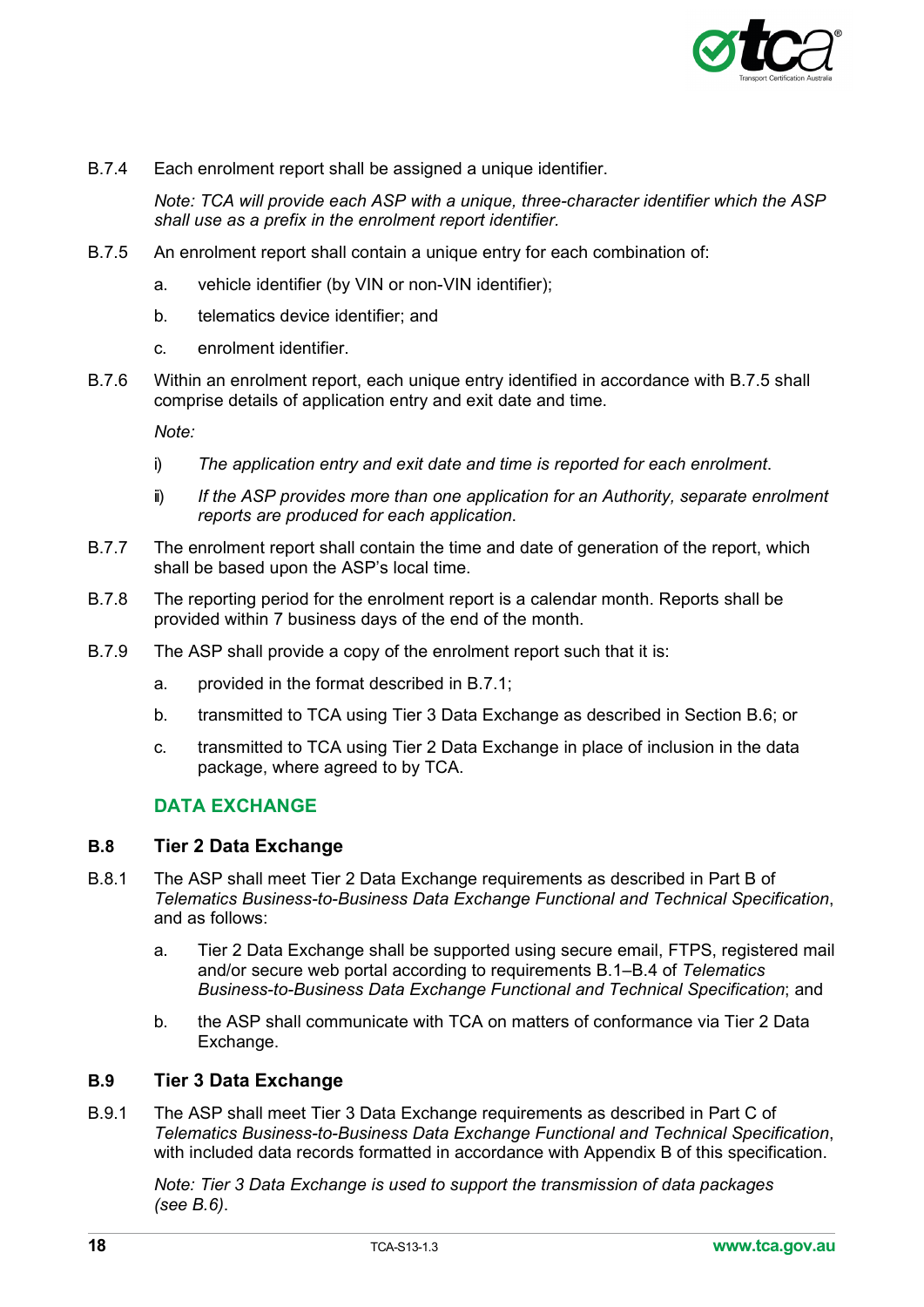

# <span id="page-23-0"></span>**Appendix A Acronyms and Definitions**

# **Acronyms**

| <b>Acronym</b>   | <b>Definition</b>                             |
|------------------|-----------------------------------------------|
| <b>ACMA</b>      | Australian Communications and Media Authority |
| <b>ASP</b>       | <b>Application Service Provider</b>           |
| B <sub>2</sub> B | business-to-business                          |
| <b>FTPS</b>      | <b>File Transfer Protocol Secure</b>          |
| GDA2020          | Geocentric Datum of Australia 2020            |
| GDA94            | Geocentric Datum of Australia 1994            |
| <b>GNSS</b>      | <b>Global Navigation Satellite System</b>     |
| <b>HDOP</b>      | horizontal dilution of precision              |
| <b>ICT</b>       | information and communications technology     |
| <b>NTF</b>       | <b>National Telematics Framework</b>          |
| <b>NTM</b>       | <b>National Telematics Map</b>                |
| <b>NTP</b>       | <b>Network Time Protocol</b>                  |
| <b>UTC</b>       | <b>Coordinated Universal Time</b>             |
| <b>VIN</b>       | vehicle identification number                 |
| WGS84            | World Geodetic System 1984                    |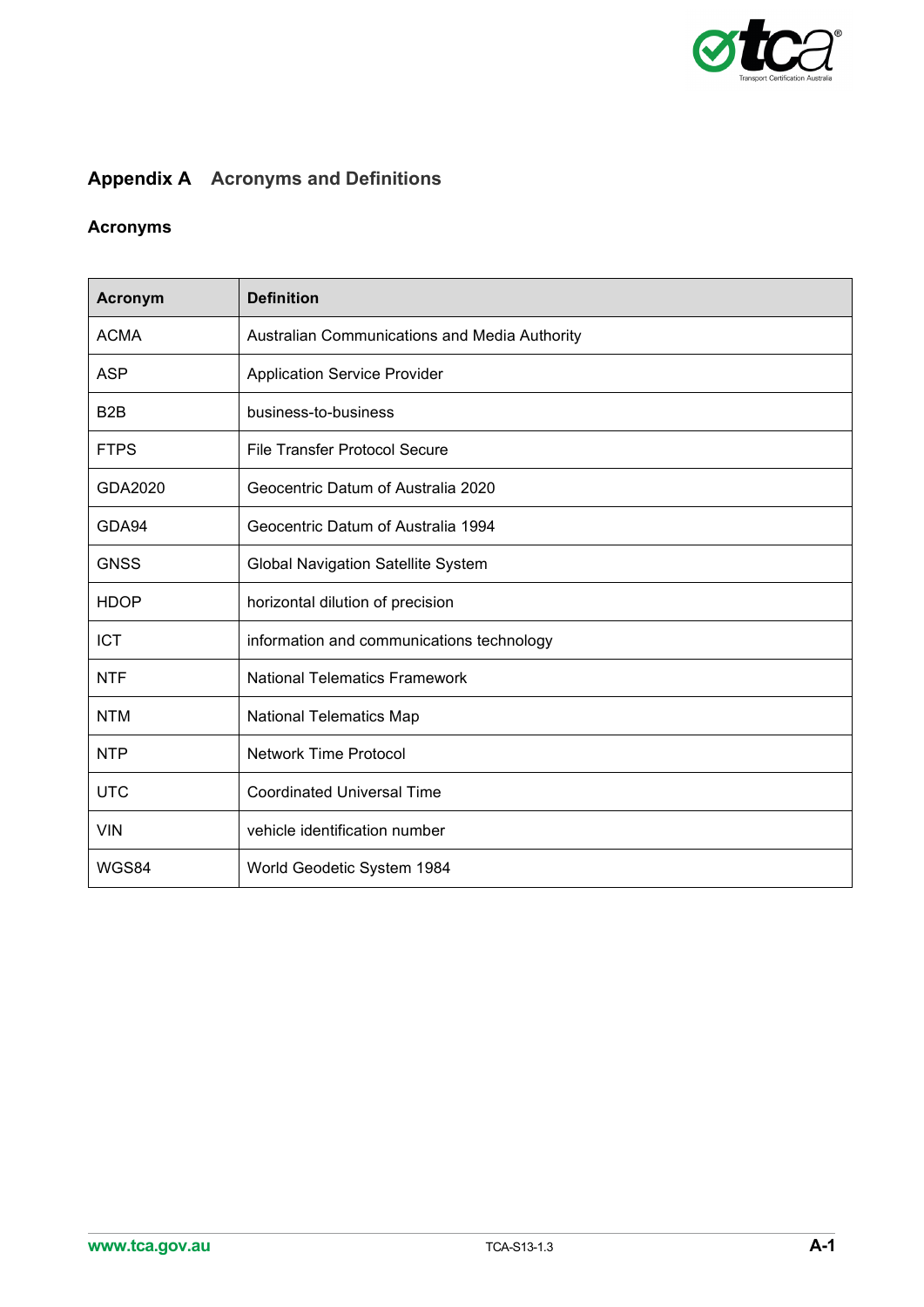

# **Definitions**

| <b>Term</b>                                                                                                                                                                                                                   | <b>Definition</b>                                                                                                                                                                                                                                                                                      |  |  |
|-------------------------------------------------------------------------------------------------------------------------------------------------------------------------------------------------------------------------------|--------------------------------------------------------------------------------------------------------------------------------------------------------------------------------------------------------------------------------------------------------------------------------------------------------|--|--|
| applicant                                                                                                                                                                                                                     | A party which has applied for approval to provide telematics application services.                                                                                                                                                                                                                     |  |  |
| Application                                                                                                                                                                                                                   | A capability of the NTF that provides business value to stakeholders, delivered as an<br>assembly of policy, business components and technical components, within in the<br>context of an identified level of assurance.                                                                               |  |  |
| A service provider that has been certified or approved by TCA as meeting the<br><b>Application Service</b><br>requirements of one of more telematics applications.<br>Provider (ASP)                                          |                                                                                                                                                                                                                                                                                                        |  |  |
| An entity, associated with a Jurisdiction, responsible for the administration of one or<br>Authority<br>more NTF applications. An Authority may appoint an administrator to perform its<br>functions. See also: Jurisdiction. |                                                                                                                                                                                                                                                                                                        |  |  |
| data collection<br>period                                                                                                                                                                                                     | A whole number of days in the UTC time zone for which all application data is<br>provided. Successive data collection periods are contiguous.                                                                                                                                                          |  |  |
| data package                                                                                                                                                                                                                  | A package of information sent via Tier 3 Data Exchange for a data collection period.                                                                                                                                                                                                                   |  |  |
| data record                                                                                                                                                                                                                   | A discrete and defined set of data elements generated by a device.                                                                                                                                                                                                                                     |  |  |
| enrolment                                                                                                                                                                                                                     | Both the process and outcome by which an Operator enters an Authority's scheme.<br>Each vehicle must be enrolled for each scheme it participates in. Enrolment also<br>confirms the application and conditions (if applicable) that the vehicle is monitored<br>under.                                 |  |  |
| enrolment form                                                                                                                                                                                                                | An electronic document that formally and simultaneously records the enrolment of a<br>vehicle within a scheme, and within the application required by that scheme.                                                                                                                                     |  |  |
| enrolment report                                                                                                                                                                                                              | A summary of enrolments relevant to a given Authority for a specified reporting<br>period, including any aggregated data required by specific applications.                                                                                                                                            |  |  |
| Jurisdiction                                                                                                                                                                                                                  | A geographical area containing a road network (i.e. typically an Australian state or<br>territory).                                                                                                                                                                                                    |  |  |
| level of assurance                                                                                                                                                                                                            | An assurance level that supports telematics applications, structured around the<br>intended use of a telematics application, the risks being managed, the availability and<br>reliability of supporting contextual information, and the needs and expectations of<br>consumers and other stakeholders. |  |  |
| National<br><b>Telematics Map</b><br>(NTM)                                                                                                                                                                                    | The map used for the purposes of determining location.                                                                                                                                                                                                                                                 |  |  |
| operation (in)                                                                                                                                                                                                                | A vehicle status when the telematics device's supporting external power supply is<br>connected to the telematics device and the ignition status is ON.                                                                                                                                                 |  |  |
| prime mover/<br>rigid truck                                                                                                                                                                                                   | That part of a vehicle which contains the power unit to which the telematics device is<br>affixed.                                                                                                                                                                                                     |  |  |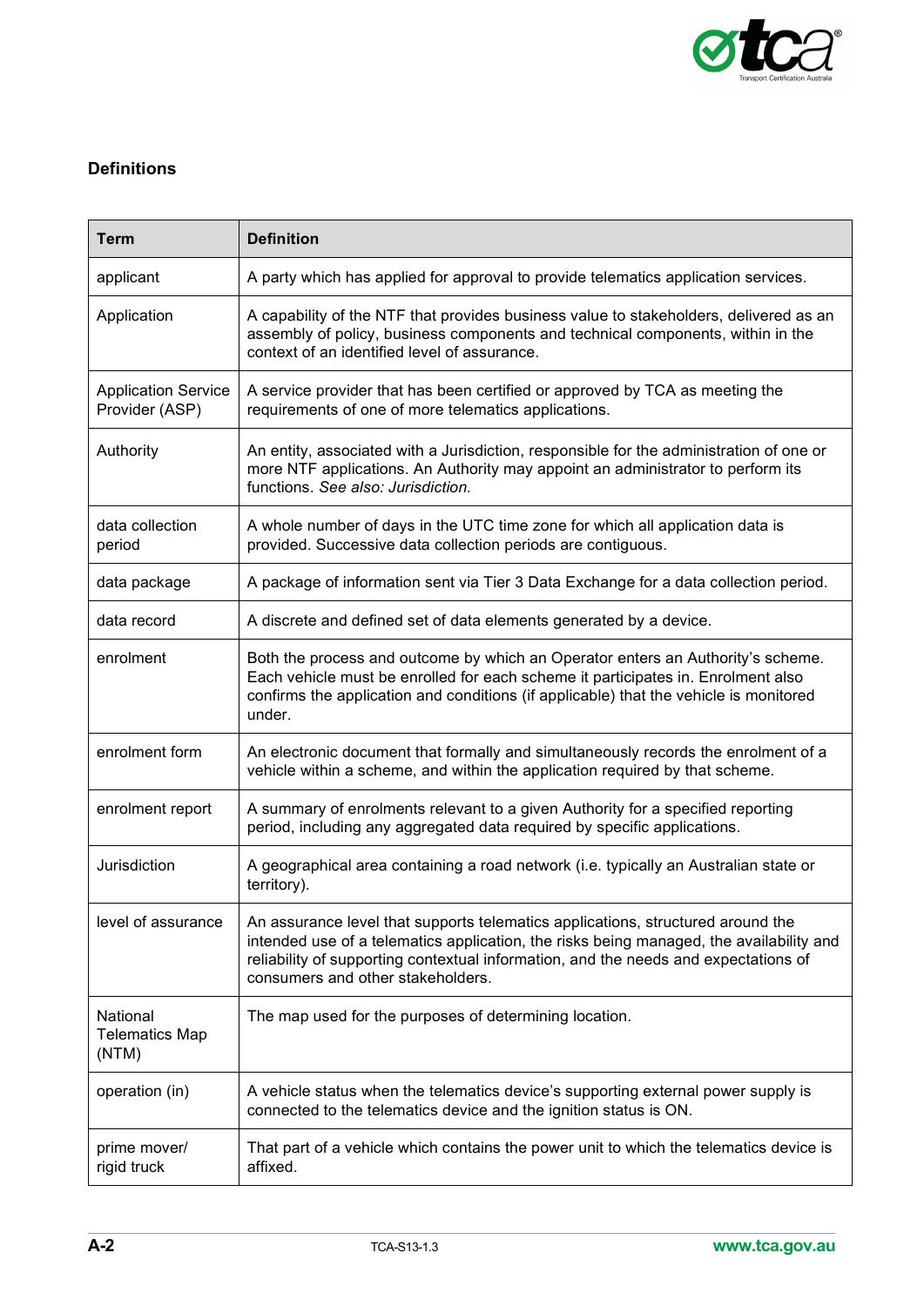

| <b>Term</b>                      | <b>Definition</b>                                                                                                                                                                                                                                                                                                                                            |  |
|----------------------------------|--------------------------------------------------------------------------------------------------------------------------------------------------------------------------------------------------------------------------------------------------------------------------------------------------------------------------------------------------------------|--|
| scheme                           | A specific use of the application linked to delivering a policy objective of the Authority.<br>Each enrolment of a vehicle in the application must specify a scheme.                                                                                                                                                                                         |  |
| telematics device                | The primary telematics unit which monitors parameters.                                                                                                                                                                                                                                                                                                       |  |
| telematics device<br>data record | A record that originates from and is generated by a telematics device.                                                                                                                                                                                                                                                                                       |  |
| Tier 1 Data<br>Exchange          | A web services solution where structured information is exchanged that complies with<br>requirements such as security parameters and certainty of delivery and receipt. It<br>includes exchanges of information related to a vehicle's enrolment in telematics<br>applications, conditions and adherence to those conditions.                                |  |
| Tier 2 Data<br>Exchange          | The human-initiated (rather than automated) exchange of business-related<br>information and advice. Typical exchanges via this tier include reporting of issues and<br>resolutions, correspondence regarding certification and re-certification, advice<br>regarding information and communications technology (ICT), data assurance and<br>other reporting. |  |
| Tier 3 Data<br>Exchange          | The packaging and delivery of data packages, comprising data records and<br>enrolment-related artefacts. Data packages have several uses which include data<br>analysis by the recipient, data assurance, and for research purposes.                                                                                                                         |  |
| Operator                         | An entity that operates one or more vehicles eligible to enter a scheme.                                                                                                                                                                                                                                                                                     |  |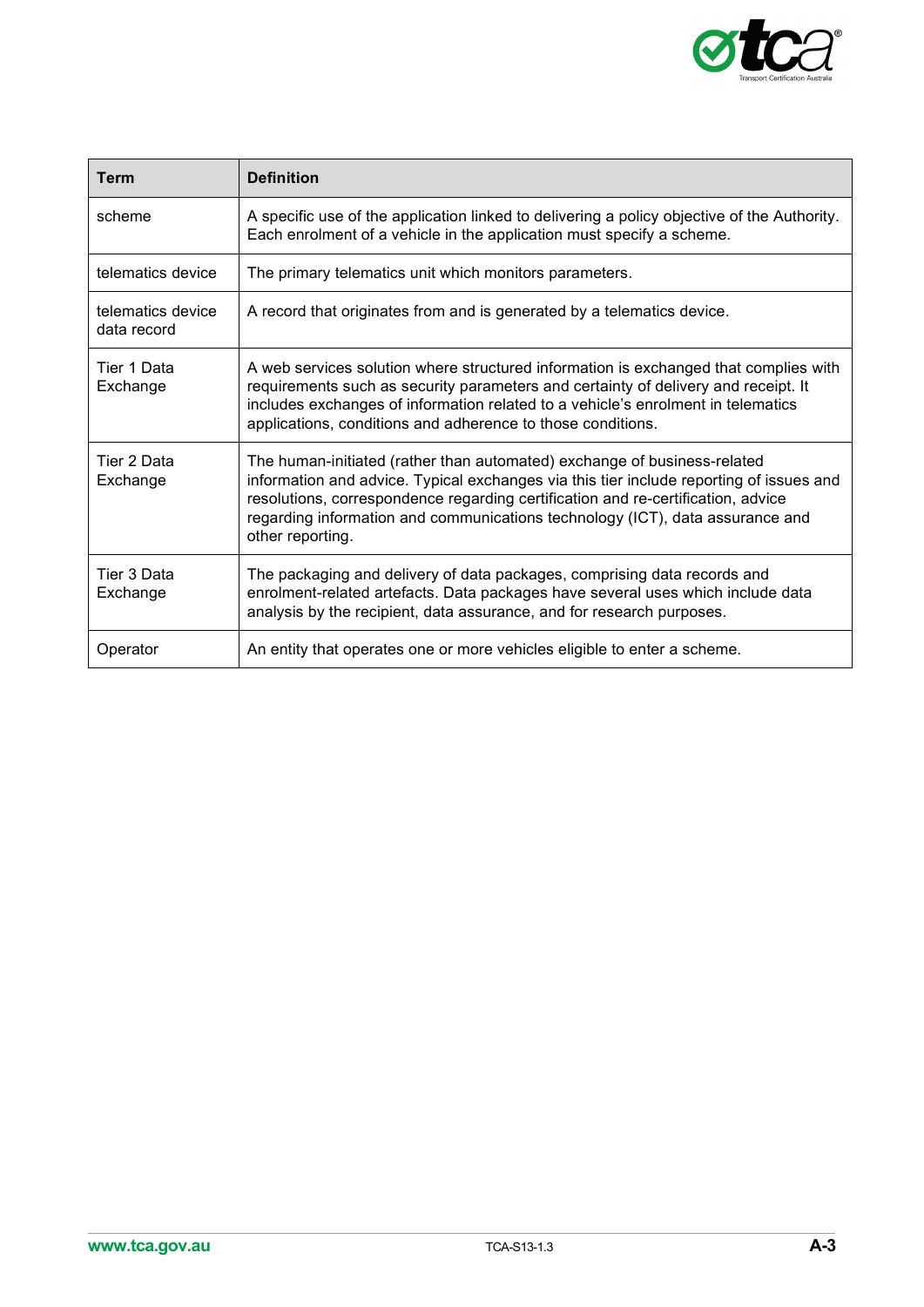

# <span id="page-26-0"></span>**Appendix B Data Records**

### **Introduction**

This appendix specifies the core data requirements that shall be supported by the ASP to facilitate Tier 3 data delivery.

Data reporting via Tier 3 Data Exchange shall be delivered in accordance with *Telematics Business-to-Business Data Exchange Functional and Technical Specification.*

### **Data Formats**

Data formats for all data records defined across NTF applications are described in *Telematics Business-to-Business Data Exchange Functional and Technical Specification*, Appendix F.

The data record tables in this appendix provide a complementary set of data record tables that list:

- the data elements that are relevant to the application (with those not listed being considered not relevant); and
- whether elements that are relevant to the application are mandatory or optional.

*Note: In the Use column of each data record table, 'Mandatory' denotes that the field must always be populated. 'Optional' denotes that the field must be populated if a valid measurement is available, but is otherwise left blank – for example, when position cannot be established.*

The data record tables in this appendix and in *Telematics Business-to-Business Data Exchange Functional and Technical Specification*, Appendix F, must be used in combination during the software development process to ensure valid data records are generated.

*Note: The telematics device ID is always associated with its telematics device data records via the structure of the data package.*

### **JSON Schemas**

The JSON schema that specifies JSON encoding for all data records defined across NTF applications is provided in *Telematics Business-to-Business Data Exchange Functional and Technical Specification*, Appendix C.

The JSON schema at the end of this appendix provides a complementary schema that reflects the information in the data record tables.

The JSON schemas in this appendix and in *Telematics Business-to-Business Data Exchange Functional and Technical Specification*, Appendix C, must be used in combination during the software development process to ensure valid data records are generated.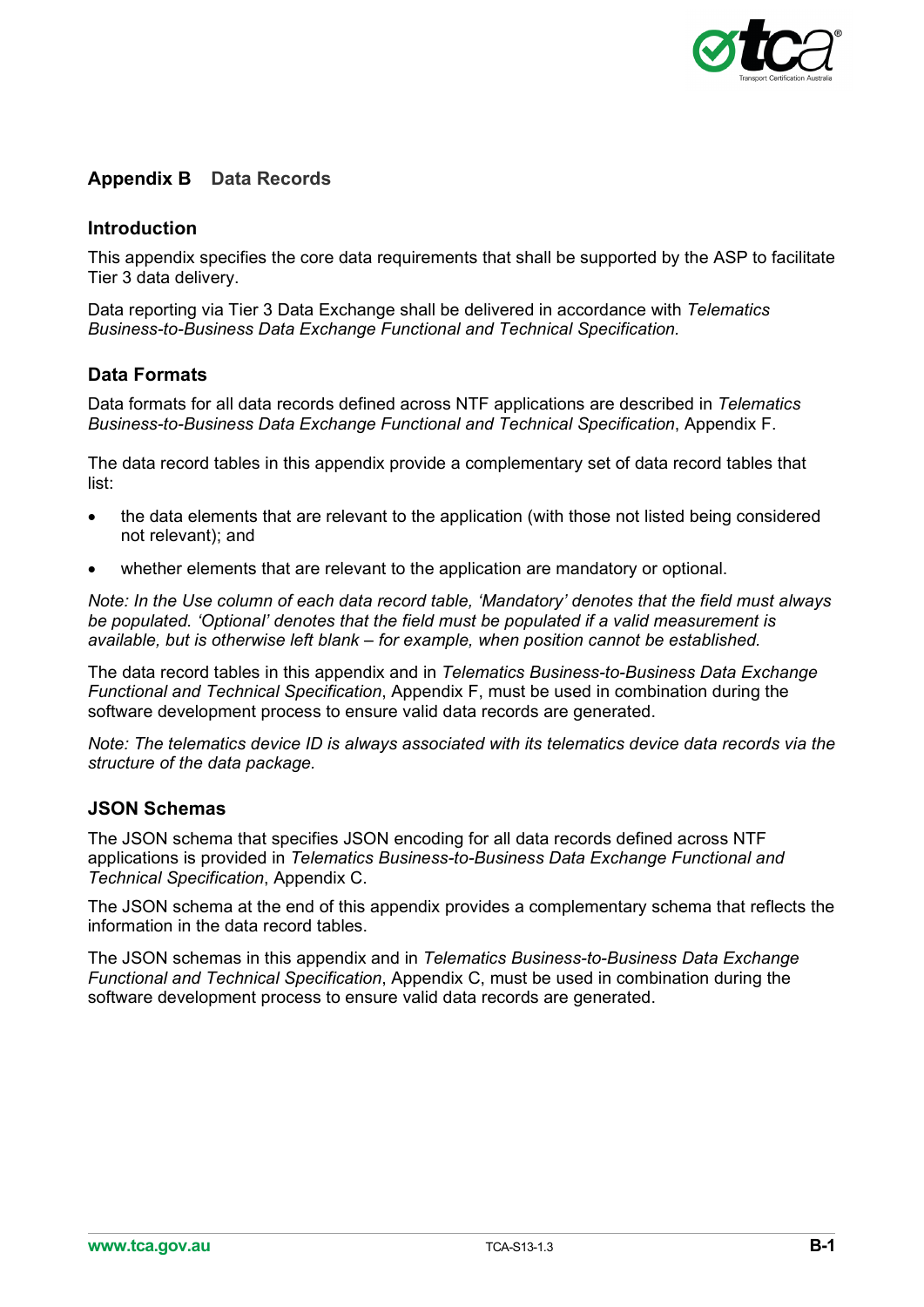

# **Position Record**

Each position record shall have the format described in *Telematics Business-to-Business Data Exchange Functional and Technical Specification*, Appendix E, with mandatory and optional fields as described in [Table B-2.](#page-27-0)

| <b>Name</b>                         | Use        |
|-------------------------------------|------------|
| <b>Record Date Time</b>             | Mandatory  |
| <b>Record Number</b>                | Optional   |
| Latitude                            | Mandatory* |
| Longitude                           | Mandatory* |
| Speed                               | Optional   |
| Direction of Travel                 | Optional   |
| Satellite Count                     | Optional   |
| Horizontal Dilution of<br>Precision | Optional   |
| Ignition Switch Status              | Optional   |
| Movement Sensor Status              | Optional   |
| Receipt Date Time                   | Mandatory  |

### **Table B-2: Position Record Fields**

<span id="page-27-0"></span>\* Latitude and Longitude are optional only when there is no valid measurement of position, such as signal interruption in a tunnel. In this case, a record is created without a latitude or longitude measurement. If a measurement is available, it must be included in the record.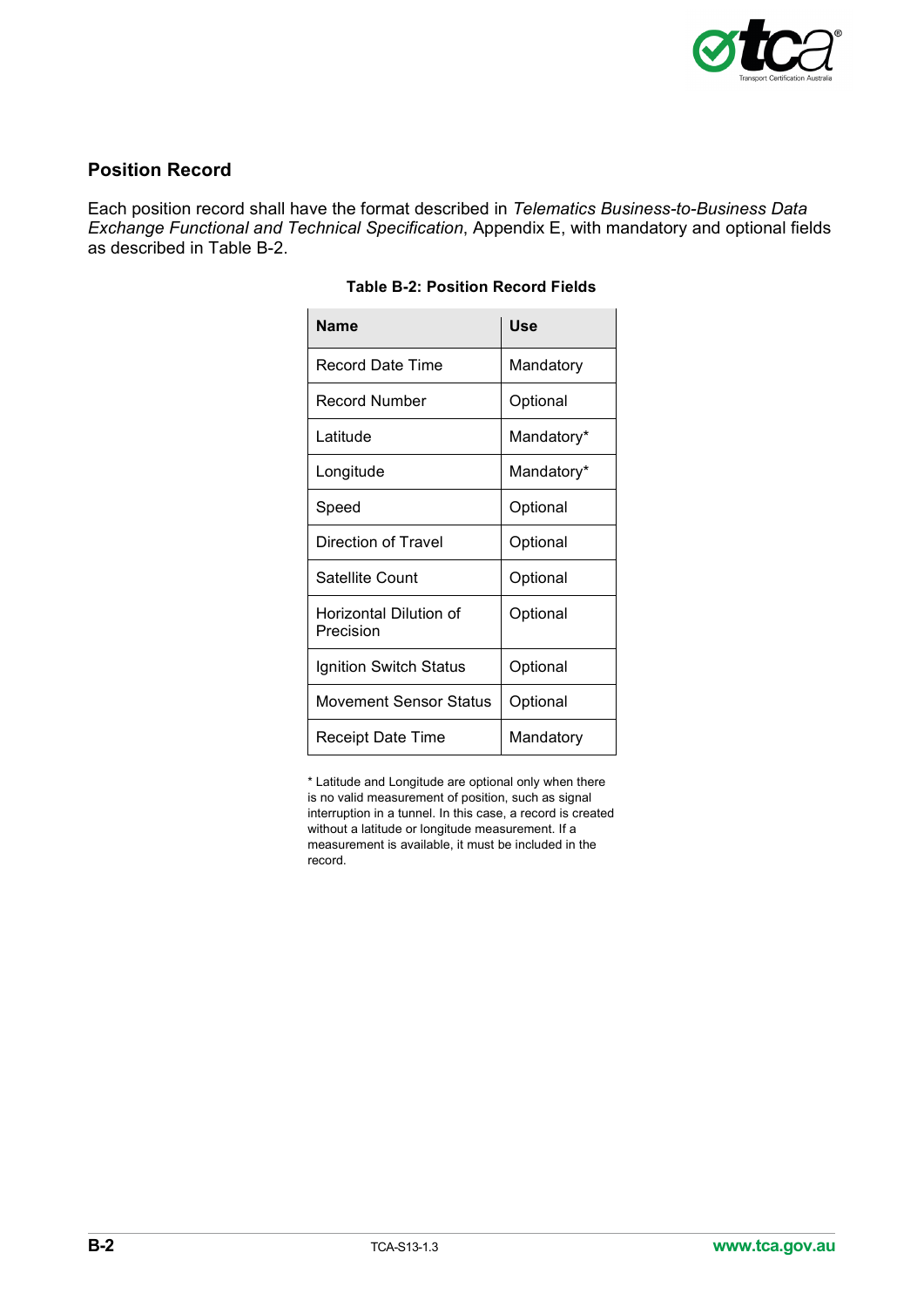

# **RIM Data Record JSON Schema**

The RIM Data Record JSON schema presented below complements the Telematics Data Exchange JSON schema provided within *Telematics Business-to-Business Data Exchange Functional and Technical Specification,* Appendix C.

This schema formally specifies which data elements defined within *Telematics Business-to-Business Data Exchange Functional and Technical Specification,* Appendix C, are relevant to RIM, and of those, which are mandatory.

```
{
    "$id": "http://www.tca.gov.au/schemas/tde/rim/data-record/2018-07",
    "$schema": "http://json-schema.org/draft-07/schema#",
    "title": "Telematics Data Exchange (TDE) - data record definitions for IAP",
    "type" : "object",
    "oneOf": [
       {"$ref": "#/definitions/struct.data-record.set"},
       {"$ref": "#/definitions/struct.data-record.batch"}
    ],
    "definitions": {
       "struct.data-record" : {
         "if" : {
            "properties" : { "type" : { "const" : "POSITION" } }
          },
         "then" : \{ "patternProperties" : {
                  "^(type|dateTime|number|receiptDateTime|position|direction|
                    speed|satelliteCount|hdop|ignition|movementSensor)$" : {}
              },
             "required" : ["type", "dateTime", "receiptDateTime"],
             "additionalProperties" : false
          },
          "else" : {
             "description" : "",
             "properties" : {},
             "minProperties" : 1,
             "additionalProperties" : false
          }
       },
       "struct.data-record.set" : {
          "type" : "object",
          "properties" : {
             "device" : {},
             "records" : {
                "type" : "array",
                "items" : {"$ref" : "#/definitions/struct.data-record"}
             }
          },
```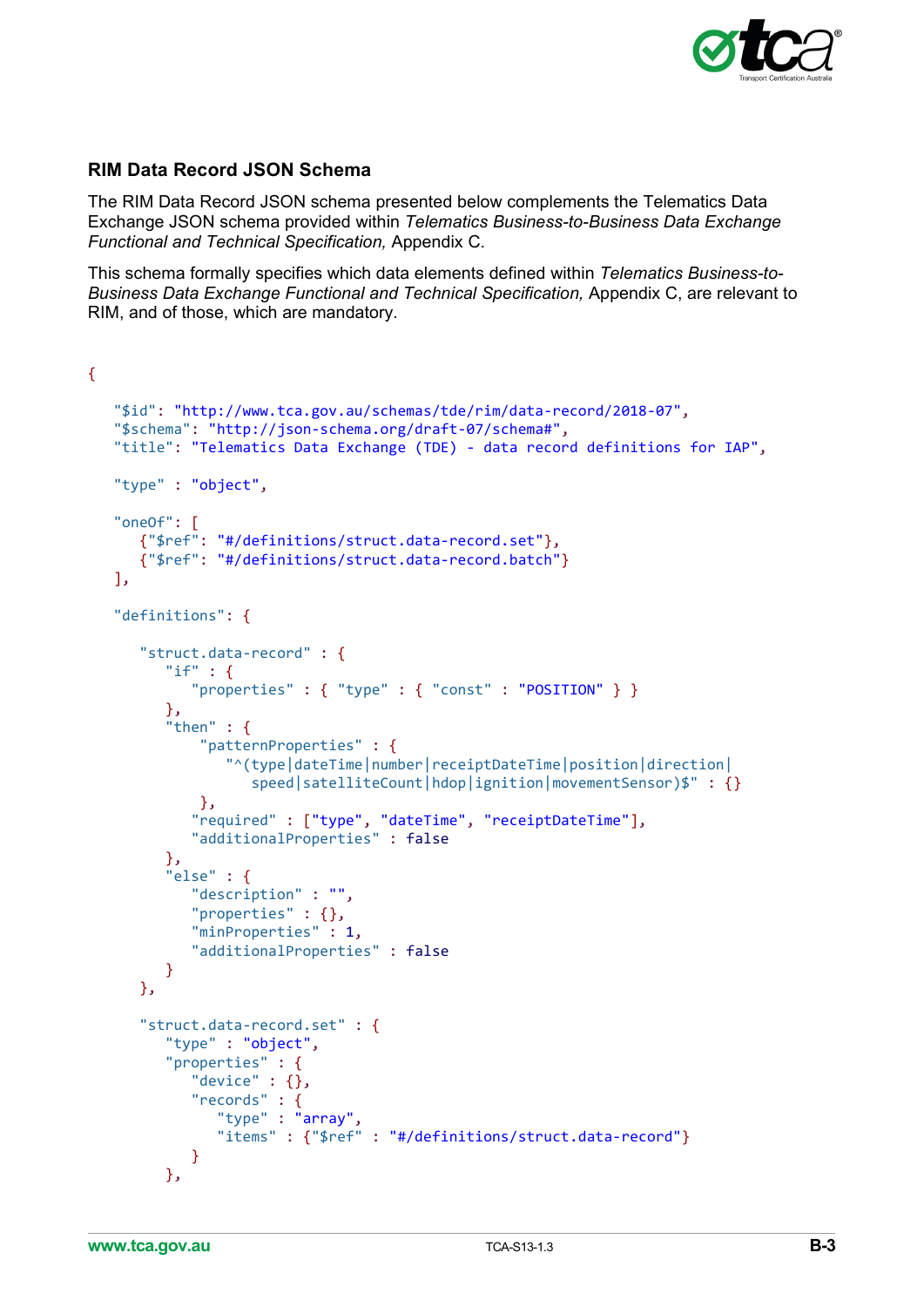

```
 "required" : ["device"]
      },
      "struct.data-record.batch" : {
         "type" : "object",
         "properties" : {
           "batchId" : {},
           "deviceRecords" : {
 "type" : "array",
 "items": {"$ref" : "#/definitions/struct.data-record.set"}
 }
         },
         "required" : ["batchId" ]
      }
   }
```
# **RIM Data Record Sample**

}

The following extract provides a sample of a position record within a data record batch, according to the JSON schema on the previous page.

```
{
    "tdeVersion" : "2.0",
    "batchId" : "ABC20190803",
    "deviceRecords" : [{
 "device" : {
 "id" : "1234"
       },
       "records" : [
          {
             "type" : "POSITION",
             "number" : 1234,
             "dateTime" : "2019-01-23T03:04:05Z",
             "position" : {
                "latitude" : -36.00001,
                "longitude" :140
             },
             "speed" : 98.7,
             "receiptDateTime" : "2019-01-23T03:04:05Z"
          }
       ]
   }]
}
```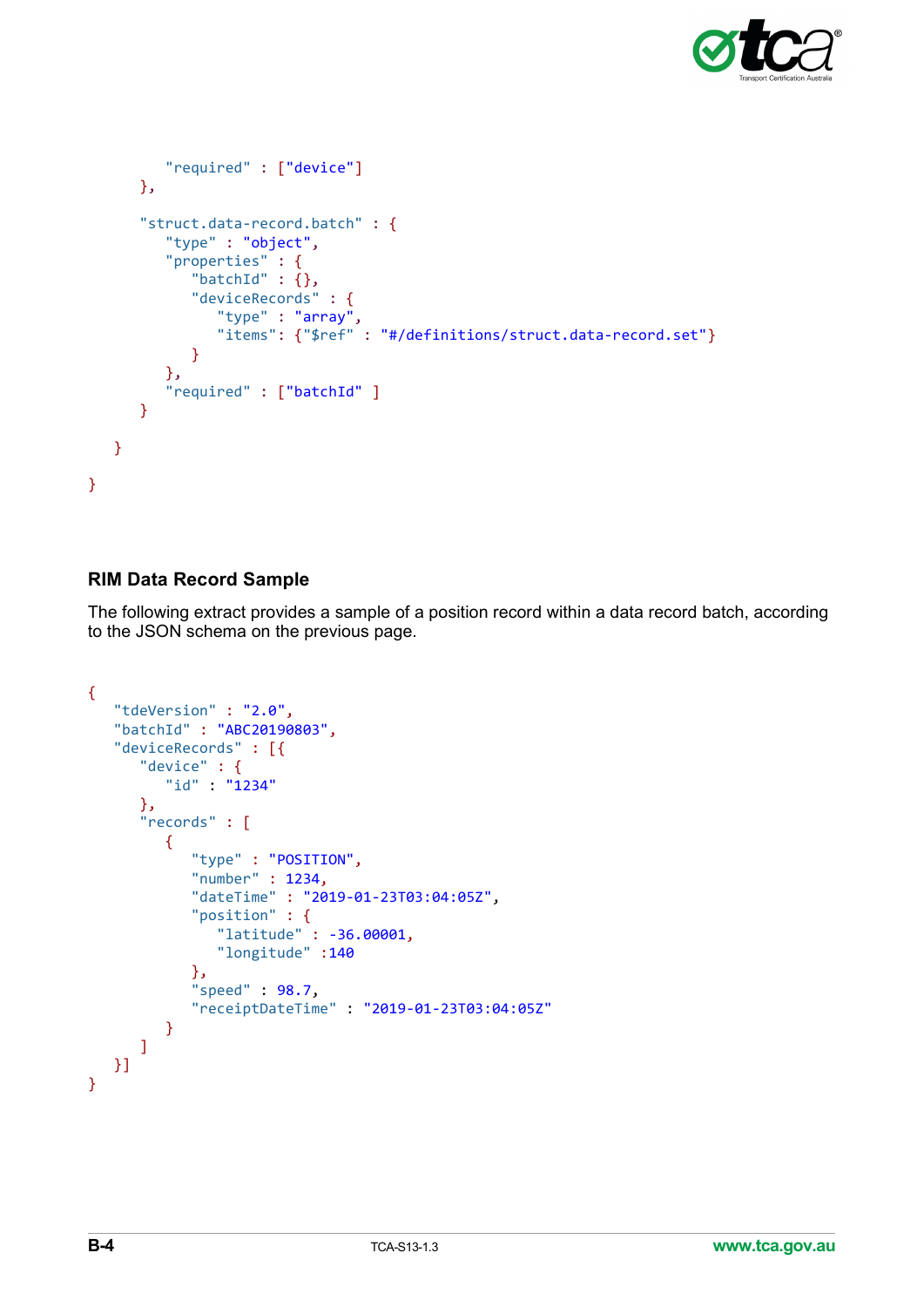

# **RIM Data Record Batch Sample**

The following is a sample data record batch that contains two position records: the first contains the minimum set of data elements required by RIM, and the second the complete set of data elements allowed by RIM.

```
{
    "tdeVersion": "2.0",
    "deviceRecords": [{
       "records": [
          {
             "type": "POSITION",
             "dateTime": "2018-09-27T00:00:15Z",
             "receiptDateTime": "2018-09-27T00:00:18Z"
          },
          {
             "type": "POSITION",
             "dateTime": "2018-09-27T00:56:05Z",
             "number": 1234,
             "position": {
                "latitude": -33.95354,
                "longitude": 151.22111
             },
             "direction": 299,
             "speed" : 98.7,
             "satelliteCount": 4,
            "hdop": 10.5,
             "ignition": "ON",
 "movementSensor": "MOVEMENT",
 "receiptDateTime": "2018-09-27T00:56:09Z"
          },
       ],
       "device": {"id": "ABC0000000000"}
    }],
    "batchId": "BATCHID"
}
```